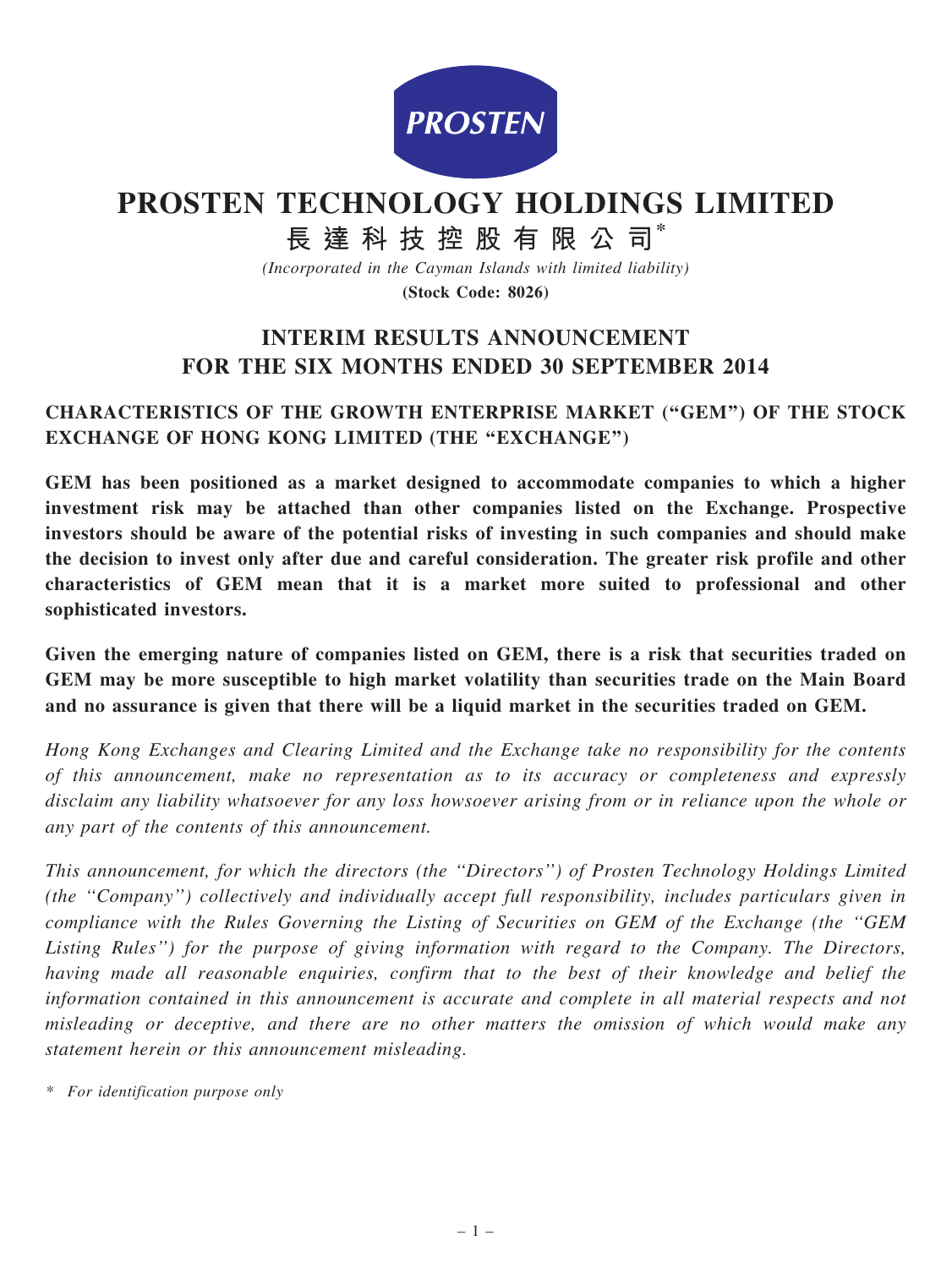### **HIGHLIGHTS**

- Revenue of the Group for the six months ended 30 September 2014 amounted to about HK\$5.5 million, representing about 66.7% decrease as compared to the corresponding period in the previous financial year.
- . The Group's gross profit for the six months ended 30 September 2014 was about HK\$3.8 million, decreased by about HK\$4.6 million compared with the same period of last year.
- . Loss attributable to equity holders of the Company for the six months ended 30 September 2014 amounted to about HK\$16.9 million, which represented a decrease in loss of about HK\$1.1 million compared with the same period of 2013.
- . The Board does not recommend the payment of any interim dividend for the six months ended 30 September 2014.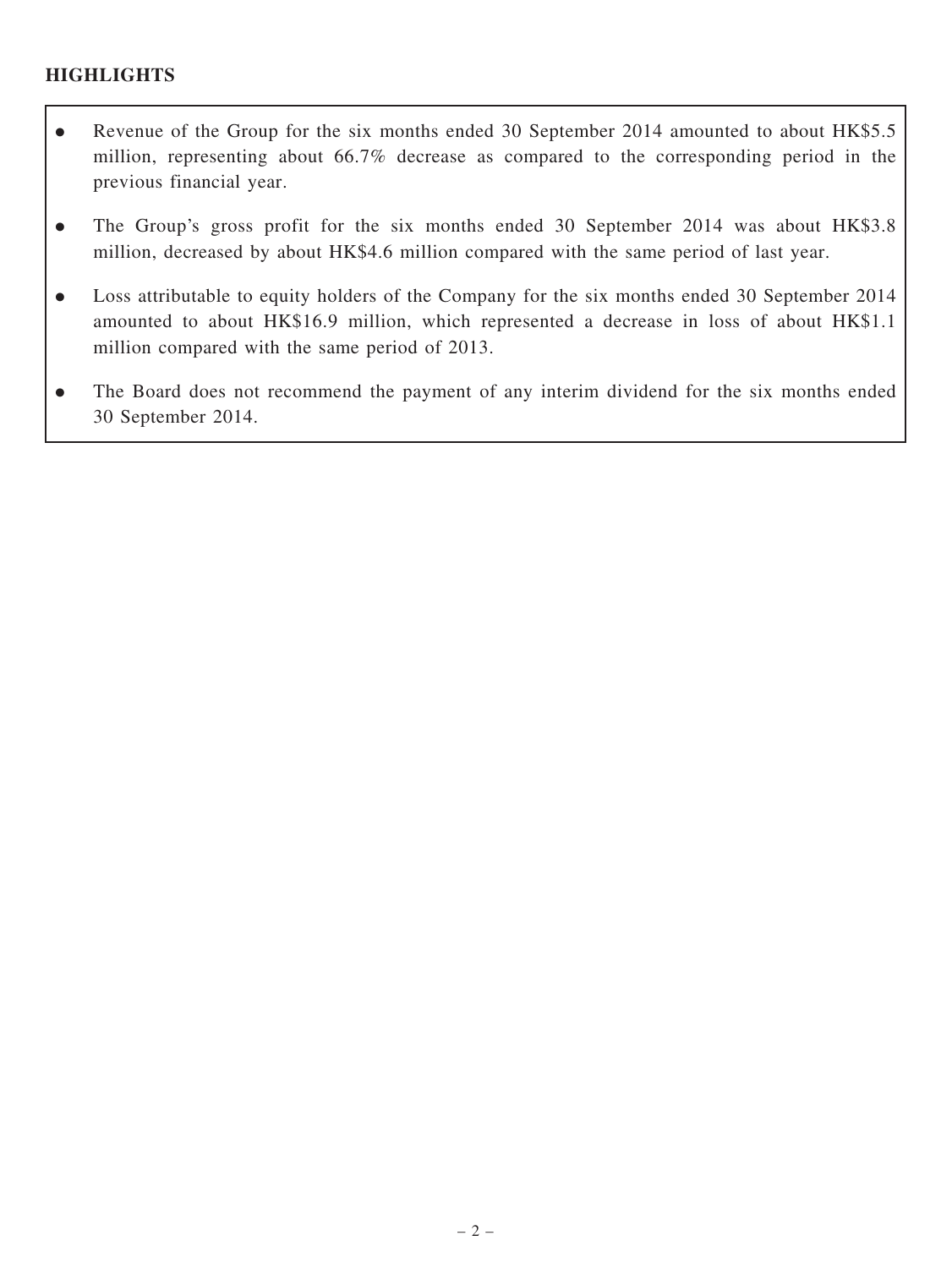#### CONDENSED CONSOLIDATED STATEMENT OF PROFIT OR LOSS AND OTHER COMPREHENSIVE INCOME Six months and three months ended 30 September 2014

The board of Directors (the ''Board'') of the Company is pleased to announce the unaudited consolidated results of the Company and its subsidiaries (the ''Group'') for the six months and three months ended 30 September 2014 together with the unaudited comparative figures for the corresponding periods in 2013 as follows:

|                                                                                                          |                | Six months ended<br>30 September                |                                                 | Three months ended<br><b>30 September</b> |                                             |  |
|----------------------------------------------------------------------------------------------------------|----------------|-------------------------------------------------|-------------------------------------------------|-------------------------------------------|---------------------------------------------|--|
|                                                                                                          | <b>Notes</b>   | 2014<br><b>HK\$'000</b><br>(Unaudited)          | 2013<br>HK\$'000<br>(Unaudited)                 | 2014<br><b>HK\$'000</b><br>(Unaudited)    | 2013<br>HK\$'000<br>(Unaudited)             |  |
| <b>Revenue</b>                                                                                           | 3              | 5,469                                           | 16,532                                          | 3,069                                     | 7,020                                       |  |
| Cost of sales                                                                                            |                | (1,706)                                         | (8,099)                                         | (767)                                     | (3,607)                                     |  |
| Gross profit                                                                                             |                | 3,763                                           | 8,433                                           | 2,302                                     | 3,413                                       |  |
| Other income and gains<br>Selling expenses<br>Administrative expenses<br>Other expenses<br>Finance costs |                | 370<br>(1, 466)<br>(17,705)<br>(1, 851)<br>(10) | 435<br>(6,582)<br>(18, 363)<br>(1,844)<br>(121) | 244<br>(600)<br>(7,252)<br>(852)          | 186<br>(3,298)<br>(9, 447)<br>(921)<br>(40) |  |
| Loss before tax                                                                                          | $\overline{4}$ | (16, 899)                                       | (18,042)                                        | (6,158)                                   | (10, 107)                                   |  |
| Income tax expense                                                                                       | 5              |                                                 |                                                 |                                           |                                             |  |
| Loss for the period<br>attributable to equity<br>holders of the Company                                  |                | (16, 899)                                       | (18,042)                                        | (6,158)                                   | (10, 107)                                   |  |
| Other comprehensive<br>income<br>Exchange differences on<br>translation of foreign<br>operations         |                |                                                 | 625                                             |                                           | 110                                         |  |
| <b>Total comprehensive</b><br>expense for the period                                                     |                | (16, 899)                                       | (17, 417)                                       | (6, 158)                                  | (9,997)                                     |  |
| Loss per share<br>attributable to equity<br>holders of the Company                                       | 6              |                                                 |                                                 |                                           |                                             |  |
| <b>Basic</b>                                                                                             |                | $(HK2.2 \text{ cents})$                         | $(HK2.4 \text{ cents})$                         | $(HK0.8 \text{ cents})$                   | $(HK1.3 \text{ cents})$                     |  |
| Diluted                                                                                                  |                | N/A                                             | N/A                                             | N/A                                       | N/A                                         |  |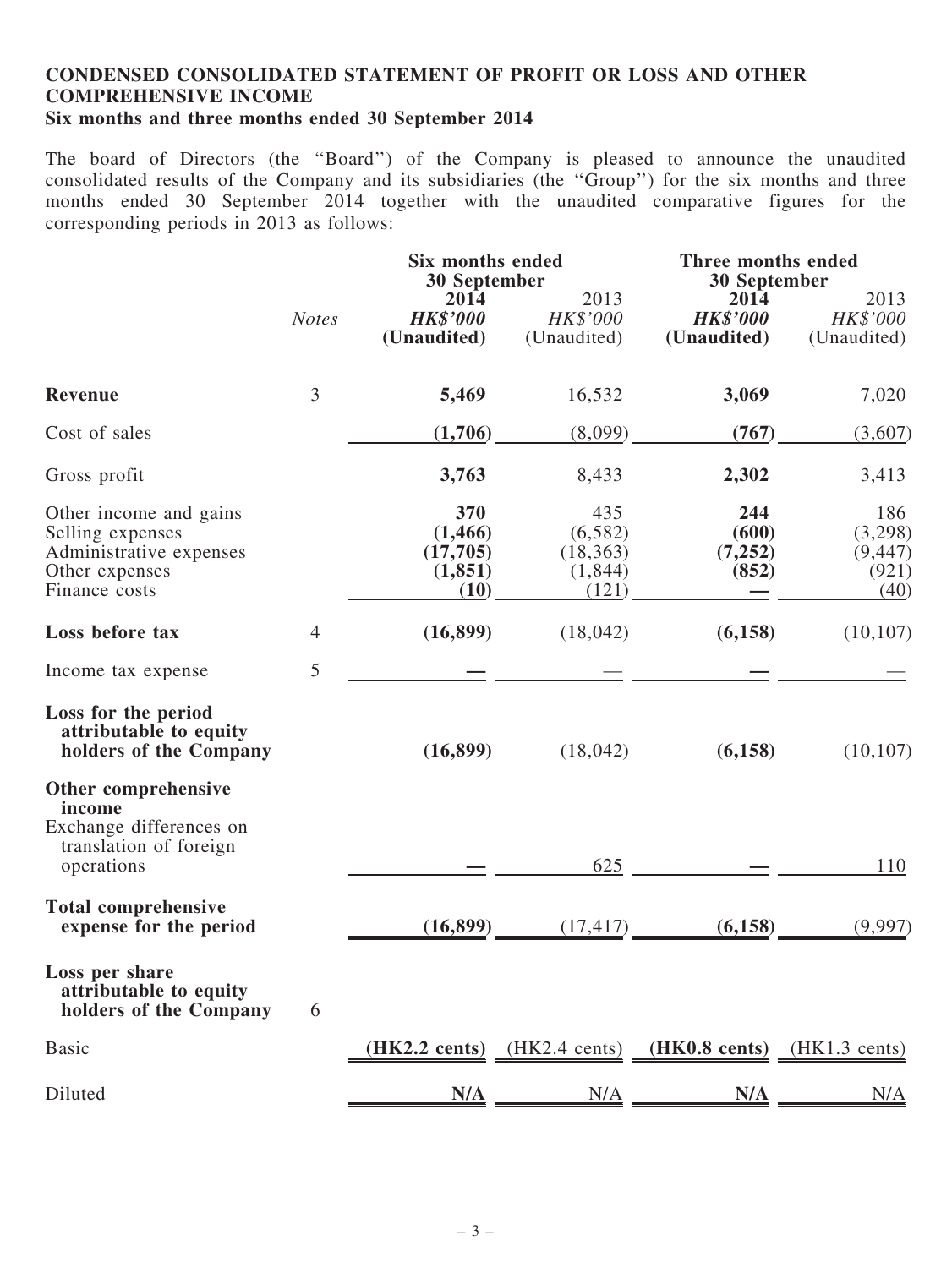## CONDENSED CONSOLIDATED STATEMENT OF FINANCIAL POSITION 30 September 2014

|                                                                                                                                            | <b>Notes</b> | 30 September<br>2014<br><b>HK\$'000</b><br>(Unaudited) | 31 March<br>2014<br>HK\$'000<br>(Audited) |
|--------------------------------------------------------------------------------------------------------------------------------------------|--------------|--------------------------------------------------------|-------------------------------------------|
| <b>NON-CURRENT ASSETS</b><br>Property, plant and equipment<br>Investment property<br>Deposits<br>Available-for-sale investments            | 7            | 2,802<br>4,359<br>371<br>831                           | 3,373<br>4,767<br>371<br>831              |
| Goodwill<br>Deferred tax assets                                                                                                            |              | 1,394                                                  | 1,394                                     |
| Total non-current assets                                                                                                                   |              | 9,757                                                  | 10,736                                    |
| <b>CURRENT ASSETS</b><br>Trade receivables<br>Prepayments, deposits and other receivables<br>Pledged deposits<br>Cash and cash equivalents | 8<br>9<br>9  | 4,202<br>7,129<br>250<br>532                           | 5,197<br>7,835<br>250<br>12,570           |
| Total current assets                                                                                                                       |              | 12,113                                                 | 25,852                                    |
| <b>CURRENT LIABILITIES</b><br>Trade payables<br>Other payables and accruals<br>Due to Directors<br>Tax payable                             | 10           | 9,695<br>12,795<br>1,383<br>3,331                      | 9,952<br>11,455<br>535<br>3,331           |
| Total current liabilities                                                                                                                  |              | 27,204                                                 | 25,273                                    |
| NET CURRENT ASSETS/(LIABILITIES)                                                                                                           |              | (15,091)                                               | 579                                       |
| TOTAL ASSETS LESS CURRENT LIABILITIES                                                                                                      |              | (5, 334)                                               | 11,315                                    |
| <b>NON-CURRENT LIABILITY</b><br>Deferred tax liability                                                                                     |              | 499                                                    | 499                                       |
| NET ASSETS/(DEFICIT IN ASSETS)                                                                                                             |              | (5, 833)                                               | 10,816                                    |
| <b>EQUITY/(DEFICIT IN ASSETS)</b><br>Equity attributable to equity holders of the<br>Company                                               |              |                                                        |                                           |
| Issued capital<br>Reserves                                                                                                                 | 11           | 75,635<br>(81, 468)                                    | 75,635<br>(64, 819)                       |
| TOTAL EQUITY/(DEFICIT IN ASSETS)                                                                                                           |              | (5, 833)                                               | 10,816                                    |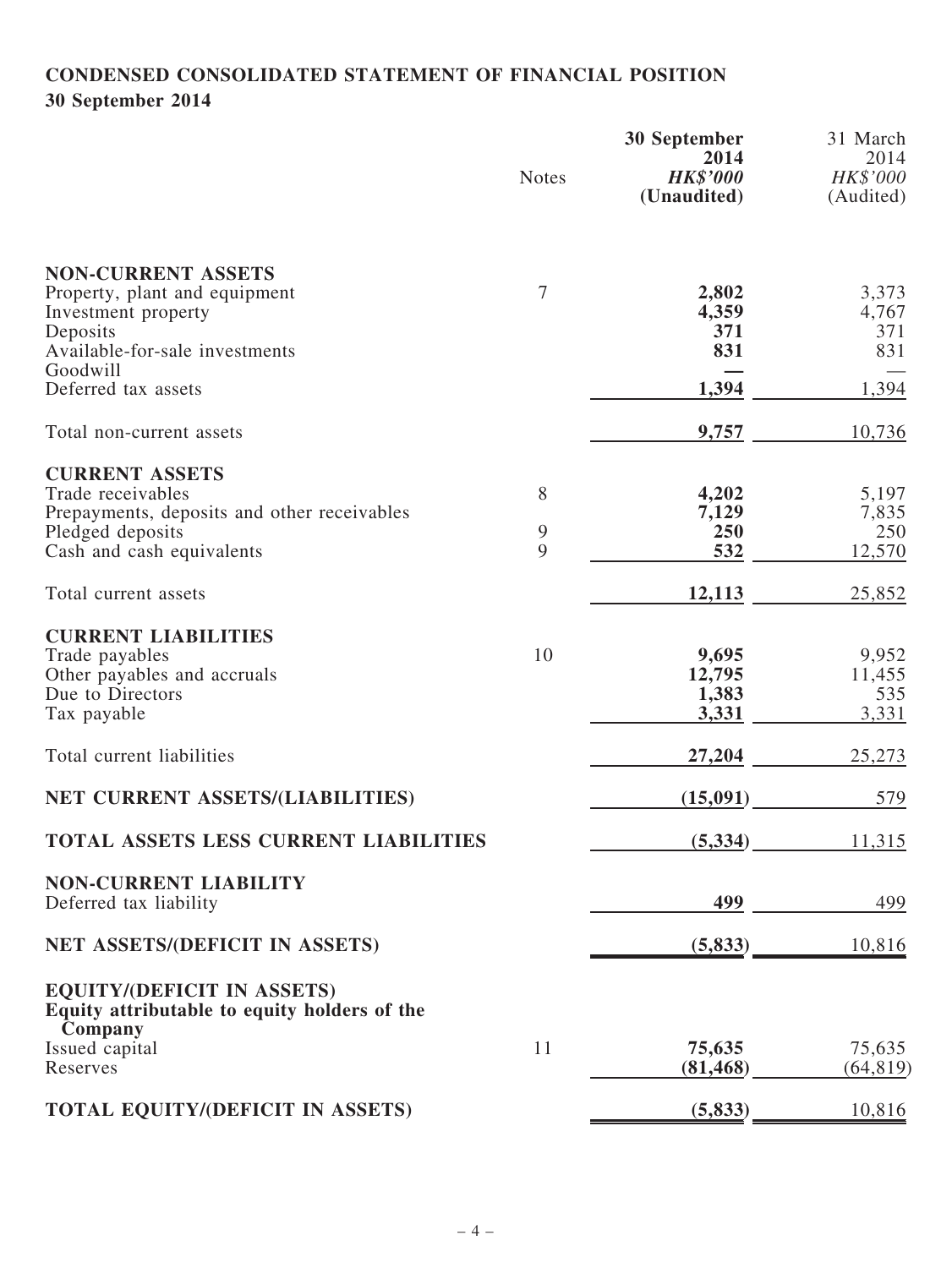## CONDENSED CONSOLIDATED STATEMENT OF CHANGES IN EQUITY Six months ended 30 September 2014

|                                                                                                                                                        |                                     | Attributable to equity holders of the Company  |                                                     |                                                                                  |                                     |                                          |                                          |                                    |
|--------------------------------------------------------------------------------------------------------------------------------------------------------|-------------------------------------|------------------------------------------------|-----------------------------------------------------|----------------------------------------------------------------------------------|-------------------------------------|------------------------------------------|------------------------------------------|------------------------------------|
|                                                                                                                                                        | <b>Share</b><br>capital<br>HK\$'000 | <b>Share</b><br>premium<br>account<br>HK\$'000 | <b>Statutory</b><br>fund<br>HK\$'000<br>$(note\ a)$ | Foreign<br>currency<br>reserve translation<br>reserve<br>HK\$'000<br>$(note\ b)$ | <b>Share</b><br>reserve<br>HK\$'000 | option Accumulated<br>losses<br>HK\$'000 | <b>Reserves</b><br>sub-total<br>HK\$'000 | <b>Total</b><br>equity<br>HK\$'000 |
| At 1 April 2014<br>(audited)                                                                                                                           | 75,635                              | 372,468                                        | 3,349                                               | 14,804                                                                           | 10,041                              | (465, 481)                               | (64, 819)                                | 10,816                             |
| Loss for the period<br>(unaudited)                                                                                                                     |                                     |                                                |                                                     |                                                                                  |                                     | (16, 899)                                | (16, 899)                                | (16, 899)                          |
| Total comprehensive<br>expense for the period<br>(unaudited)<br>Equity-settled share<br>option arrangements<br>(unaudited)<br>Transfer of share option |                                     |                                                |                                                     |                                                                                  | 250                                 | (16, 899)                                | (16, 899)<br>250                         | (16, 899)<br>250                   |
| reserve on the<br>forfeited share options<br>(unaudited)                                                                                               |                                     |                                                |                                                     |                                                                                  | (119)                               | <u>119</u>                               |                                          |                                    |
| At 30 September 2014<br>(unaudited)                                                                                                                    | 75,635                              | 372,468                                        | 3,349                                               | 14,804                                                                           | 10,172                              | (482, 261)                               | (81, 468)                                | (5,833)                            |
| At 1 April 2013<br>(audited)                                                                                                                           | 75,635                              | 372,468                                        | 3,349                                               | 14,319                                                                           | 7,793                               | (424,089)                                | (26, 160)                                | 49,475                             |
| Loss for the period<br>(unaudited)                                                                                                                     |                                     |                                                |                                                     |                                                                                  |                                     | (18, 042)                                | (18, 042)                                | (18, 042)                          |
| Other comprehensive<br>income for the period:<br>Exchange differences<br>on translation of<br>foreign operations<br>(unaudited)                        |                                     |                                                |                                                     | 625                                                                              |                                     |                                          | 625                                      | 625                                |
| Total comprehensive<br>income/(expense) for<br>the period (unaudited)<br>Equity-settled share                                                          |                                     |                                                |                                                     | 625                                                                              |                                     | (18, 042)                                | (17, 417)                                | (17, 417)                          |
| option arrangements<br>(unaudited)<br>Transfer of share option<br>reserve on the                                                                       |                                     |                                                |                                                     |                                                                                  | 113                                 |                                          | 113                                      | 113                                |
| forfeited share options<br>(unaudited)                                                                                                                 |                                     |                                                |                                                     |                                                                                  | (20)                                | 20                                       |                                          |                                    |
| At 30 September 2013<br>(unaudited)                                                                                                                    | 75,635                              | 372,468                                        | 3,349                                               | 14,944                                                                           | 7,886                               | (442, 111)                               | (43, 464)                                | 32,171                             |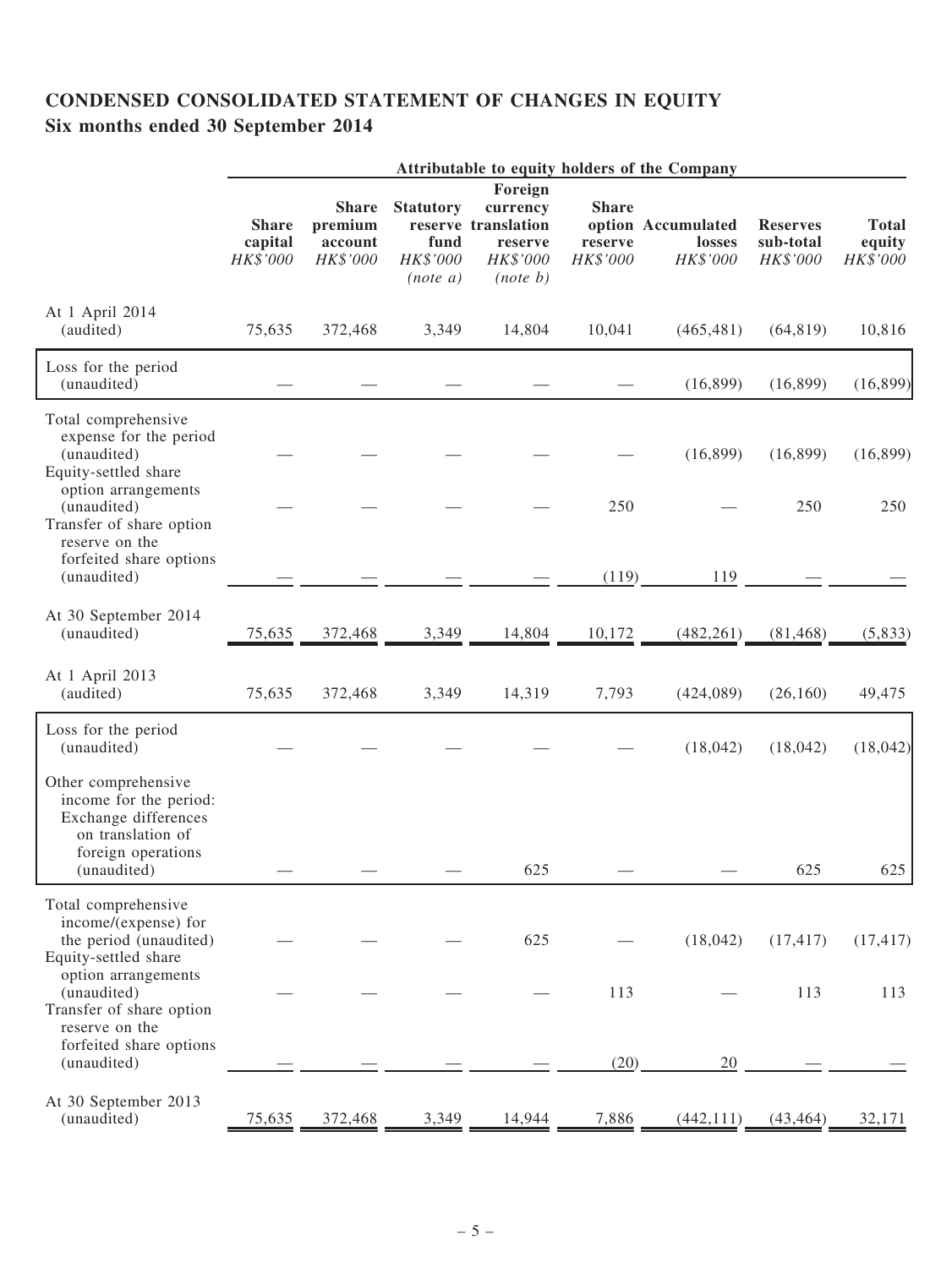Notes:

#### (a) Statutory reserve fund

Pursuant to the relevant laws and regulations for business enterprises in the People's Republic of China (the ''PRC''), a portion of the profits of the entities which are registered in the PRC has been transferred to the statutory reserve fund which is restricted as to use. When the balance of such reserve fund reaches 50% of the capital of that entity, any further appropriation is optional. The statutory reserve fund can be utilised, upon approval of the relevant authority, to offset prior year's losses or to increase capital. However, the balance of the statutory reserve fund must be maintained at least 25% of capital after such usage.

#### (b) Foreign currency translation reserve

Foreign currency translation reserve represents exchange differences relating to the translation of the net assets of the Group's foreign operations from their functional currencies to the Group's presentation currency (i.e. Hong Kong dollars) which are recognised directly in other comprehensive income and accumulated in the foreign currency translation reserve. Such exchange differences accumulated in the foreign currency translation reserve are reclassified to profit or loss on the disposal of the foreign operations.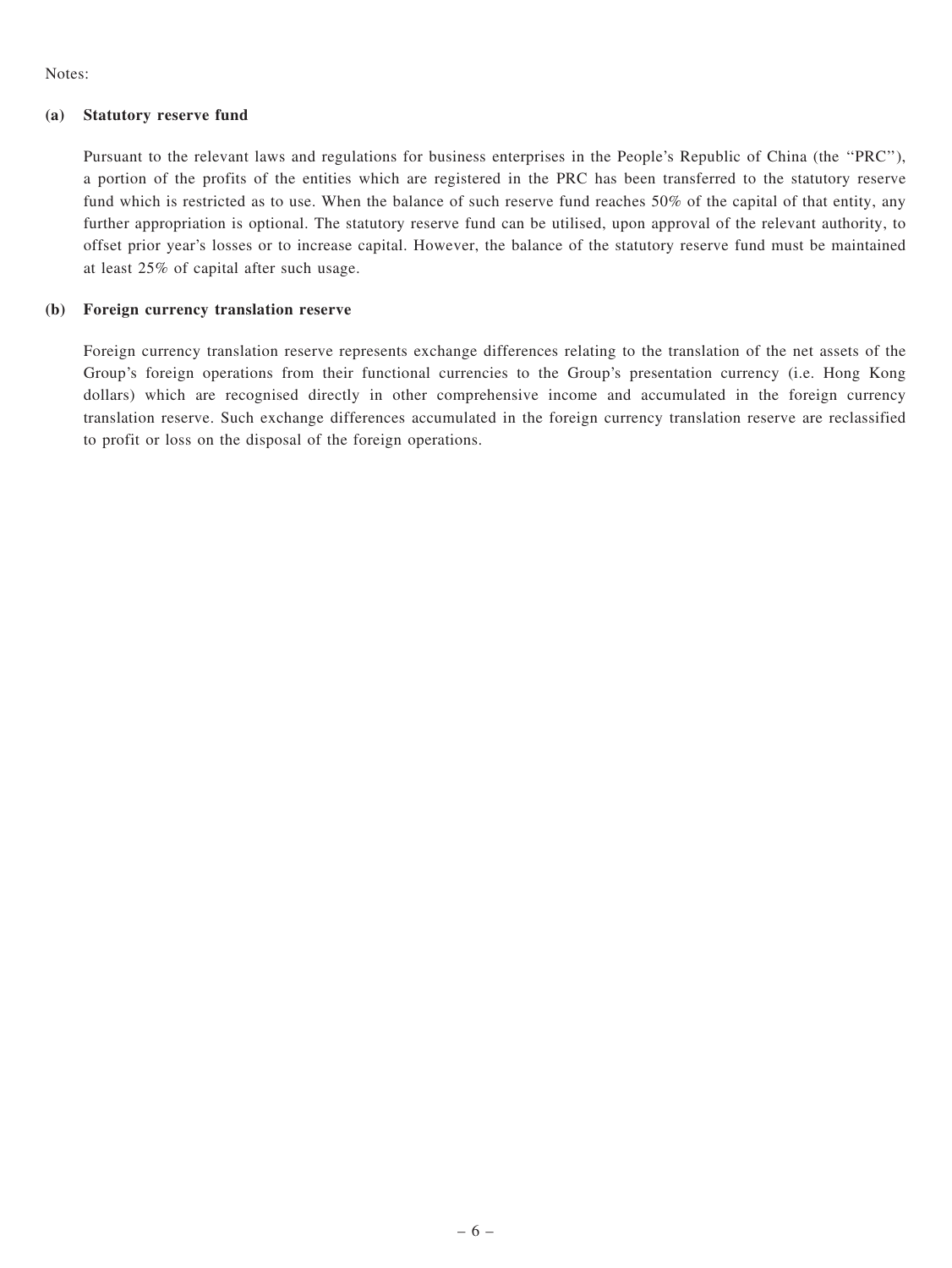## CONDENSED CONSOLIDATED STATEMENT OF CASH FLOWS Six months ended 30 September 2014

|                                                                                                                                                  | <b>Six months ended</b> |             |
|--------------------------------------------------------------------------------------------------------------------------------------------------|-------------------------|-------------|
|                                                                                                                                                  | 30 September            |             |
|                                                                                                                                                  | 2014                    | 2013        |
|                                                                                                                                                  | <b>HK\$'000</b>         | HK\$'000    |
|                                                                                                                                                  | (Unaudited)             | (Unaudited) |
| Net cash flows used in operating activities                                                                                                      | (12, 384)               | (14, 861)   |
| Net cash flows generated from investing activities                                                                                               | 356                     | 168         |
| Net cash flows used in financing activities                                                                                                      | (10)                    |             |
| Net decrease in cash and cash equivalents                                                                                                        | (12, 038)               | (14, 693)   |
| Cash and cash equivalents at beginning of period                                                                                                 | 12,570                  | 39,050      |
| Effect of foreign exchange rate changes, net                                                                                                     |                         | 382         |
| Cash and cash equivalents at end of period                                                                                                       | 532                     | 24,739      |
| Analysis of cash and cash equivalents                                                                                                            |                         |             |
| Cash and bank balances                                                                                                                           | 532                     | 22,196      |
| Non-pledged time deposits with original maturity of<br>less than three months when acquired                                                      |                         | 2,543       |
| Cash and cash equivalents as stated in the consolidated<br>statement of financial position and condensed<br>consolidated statement of cash flows | 532                     | 24,739      |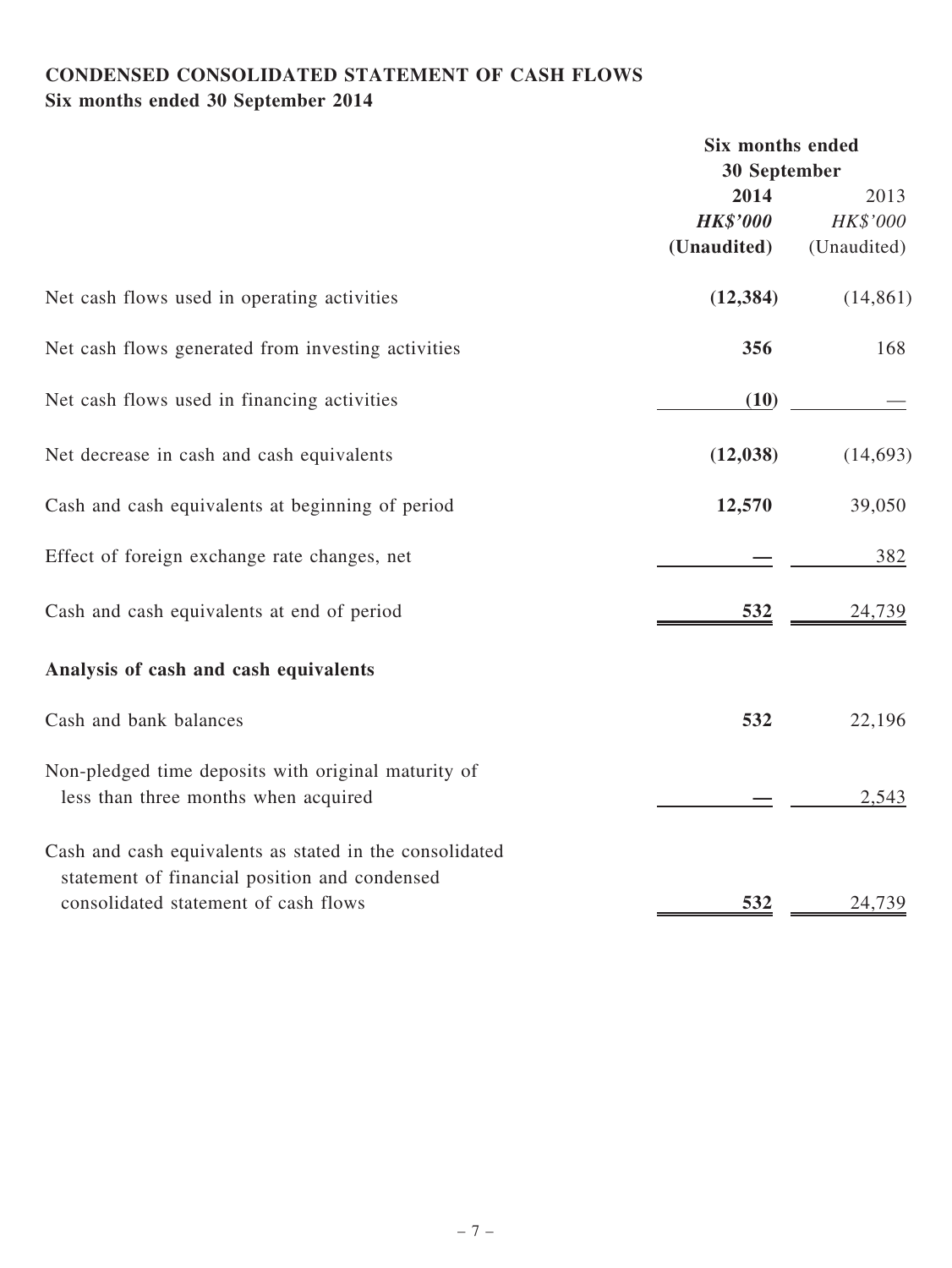Notes:

#### 1. Basis of Preparation

The Group's unaudited consolidated results have been prepared in accordance with Hong Kong Financial Reporting Standards (''HKFRSs'') (which include all individual Hong Kong Financial Reporting Standards, Hong Kong Accounting Standards and Interpretations) issued by the Hong Kong Institute of Certified Public Accountants and accounting principles generally accepted in Hong Kong. In addition, the unaudited consolidated results include applicable disclosures required by the GEM Listing Rules. The measurement basis used in the preparation of the unaudited consolidated results is the historical cost convention, except for the investment property which has been measured at fair value. These unaudited consolidated results are presented in Hong Kong dollars and all values are rounded to the nearest thousand except when otherwise indicated.

The accounting policies applied in the preparation of the unaudited consolidated results are consistent with those adopted in the preparation of the annual consolidated financial statements of the Group for the year ended 31 March 2014, except that the Group has adopted a number of new or revised HKFRSs, which are newly effective for the period under review. The adoption of these new or revised HKFRSs had no significant effect on the financial results of the current period. Accordingly, no change in significant accounting policies and no prior period adjustment is required.

The Group has not applied or early adopted the new or revised HKFRSs (including their consequential amendments) which are relevant to the Group that have been issued but are not yet effective in the preparation of these unaudited consolidated results. The Group is currently assessing the impact of these new or revised HKFRSs upon initial application but is not yet in a position to state whether these new or revised HKFRSs would have any significant impact on its results of operations and financial position. It is anticipated that all of the pronouncements will be adopted in the Group's accounting policies in the accounting periods when they first become effective.

The unaudited consolidated results have been reviewed by the audit committee of the Company (''Audit Committee'').

#### 2. Operating Segment Information

The Group has only one single operating segment as the Group is principally engaged in wireless value-added services and related business which is the basis to allocate resources and assess performance. No geographical information is presented as the Group's customers and operations are located in Mainland China.

#### Information about major customers

During the six months ended 30 September 2014, revenue of approximately HK\$5,235,000 was derived from services rendered to one customer (2013: HK\$5,289,000 and HK\$4,147,000 were derived from services rendered to two customers). During the three months ended 30 September 2014, revenue of approximately HK\$3,069,000 was derived from services rendered to one customer (2013: HK\$2,380,000 and HK\$1,328,000 were derived from services rendered to two customers). Except as disclosed above, no other single customer contributed 10% or more to the Group's revenue for both the six months and three months ended 30 September 2014 and 2013.

#### 3. Revenue

Revenue, which is also the Group's turnover, represents the net invoiced value of services rendered during the periods.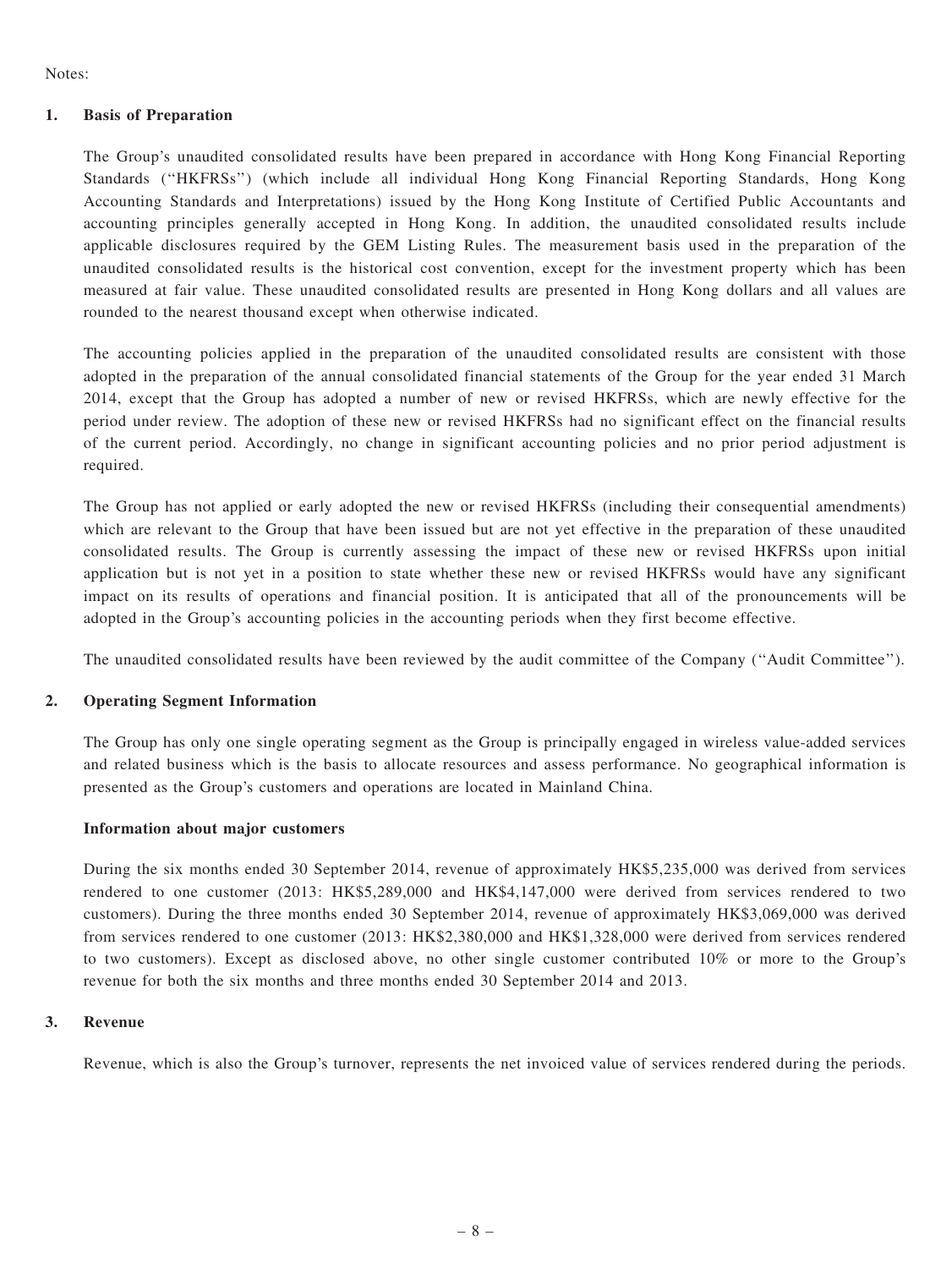#### 4. Loss Before Tax

The Group's loss before tax is arrived at after charging/(crediting):

|                                               | Six months ended |                 | Three months ended |             |
|-----------------------------------------------|------------------|-----------------|--------------------|-------------|
|                                               | 30 September     |                 | 30 September       |             |
|                                               | 2014             | 2013            | 2014               | 2013        |
|                                               | <b>HK\$'000</b>  | <b>HK\$'000</b> | <b>HK\$'000</b>    | HK\$'000    |
|                                               | (Unaudited)      | (Unaudited)     | (Unaudited)        | (Unaudited) |
| Depreciation                                  | 584              | 785             | 284                | 467         |
| Minimum lease payments under operating leases |                  |                 |                    |             |
| in respect of:                                |                  |                 |                    |             |
| Land and buildings                            | 1,074            | 1,168           | 490                | 577         |
| Employee benefits expense                     | 12,623           | 12,858          | 5,023              | 6,463       |
| Investment income                             | (216)            | (218)           | (106)              | (110)       |

#### 5. Income Tax Expense

Hong Kong profits tax has not been provided as the Group did not generate any assessable profits arising in Hong Kong during the six months and three months ended 30 September 2014 (six months and three months ended 30 September 2013: nil). Taxes on profits assessable elsewhere have been calculated at the rates of tax prevailing in the countries or jurisdictions in which the Group operates.

#### 6. Loss Per Share Attributable to Equity Holders of the Company

The calculations of basic loss per share amounts for the six months and three months ended 30 September 2014 are based on the unaudited loss for the periods attributable to equity holders of the Company of about HK\$16,899,000 (six months ended 30 September 2013: HK\$18,042,000) and about HK\$6,158,000 (three months ended 30 September 2013: HK\$10,107,000) respectively, and the numbers of ordinary shares of 756,355,000 in issue for both the six months and three months ended 30 September 2014 (both six months and three months ended 30 September 2013: 756,355,000).

No diluted loss per share for the periods are calculated as there were no dilutive potential ordinary shares as at 30 September 2014 and 2013.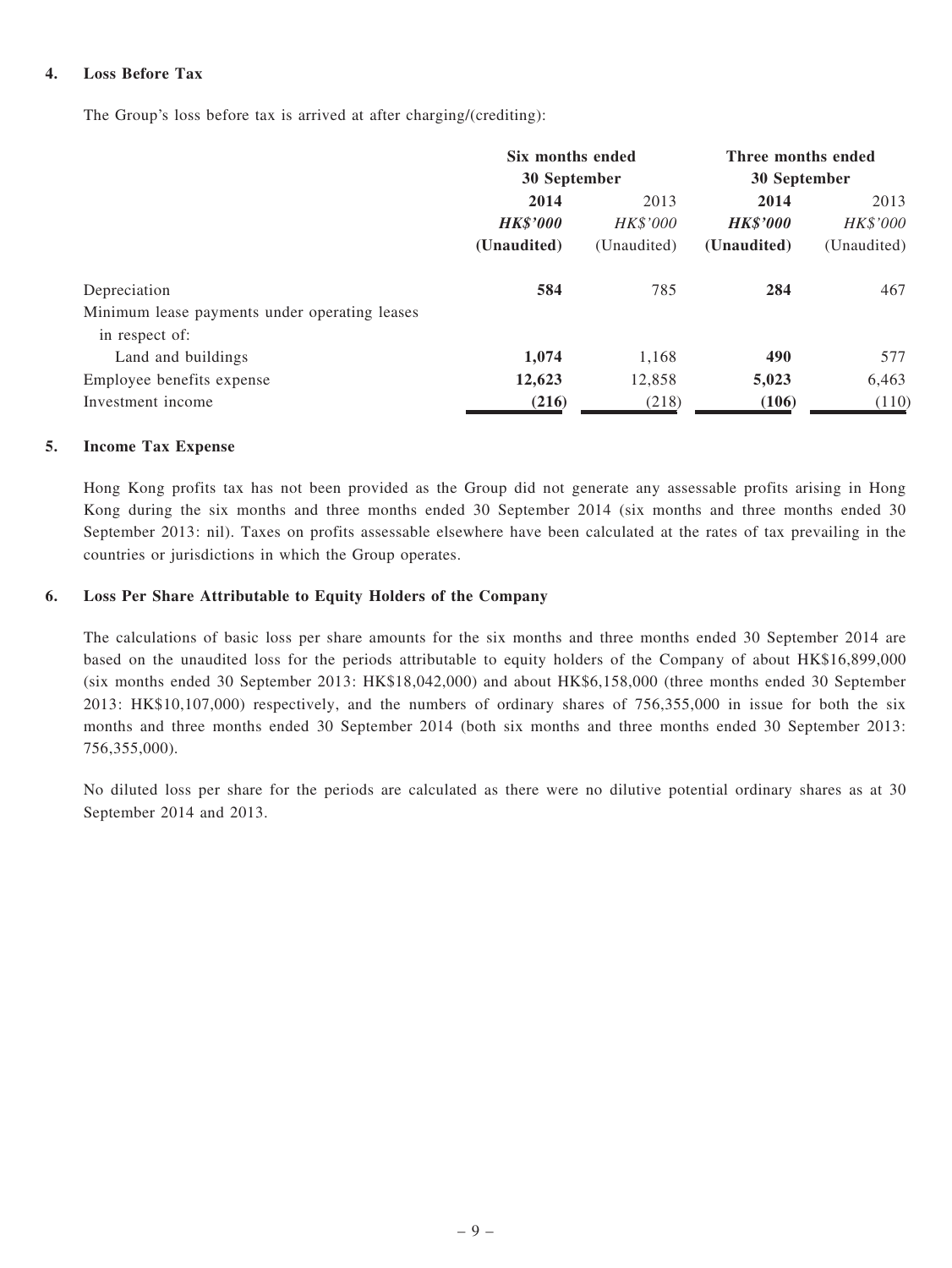#### 7. Property, Plant and Equipment

The movements of property, plant and equipment of the Group were as follows:

|                                             | 30 September    | 31 March  |
|---------------------------------------------|-----------------|-----------|
|                                             | 2014            | 2014      |
|                                             | <b>HK\$'000</b> | HK\$'000  |
|                                             | (Unaudited)     | (Audited) |
| Net book value, at beginning of period/year | 3,373           | 3,907     |
| Additions for the period/year               | 13              | 1,068     |
| Disposal for the period/year                |                 | (39)      |
| Depreciation for the period/year            | (584)           | (1, 568)  |
| Exchange realignment for the period/year    |                 | 5         |
| Net book value, at end of period/year       | 2,802           | 3,373     |
| 8.<br><b>Trade Receivables</b>              |                 |           |
|                                             | 30 September    | 31 March  |
|                                             | 2014            | 2014      |
|                                             | <b>HK\$'000</b> | HK\$'000  |
|                                             | (Unaudited)     | (Audited) |
| Trade receivables                           | 5,316           | 6,311     |
| Impairment allowances                       | (1, 114)        | (1, 114)  |
|                                             | 4,202           | 5,197     |

The Group's trade receivables, which generally have credit terms of one month to three months (31 March 2014: one month to three months) pursuant to the provisions of the relevant contracts, are recognised based on services rendered and carried at the original invoice amount, and an estimate of impairment of trade receivables is made and deducted when collection of the full amount is no longer probable. There is a significant concentration of credit risk as about 72% (31 March 2014: 76%) of the balance represented a receivable from a customer with the largest trade receivable balances at end of reporting period. The trade receivables balances as at 30 September 2014 contributed by the five largest customers of the six months ended 30 September 2014 was 95% (31 March 2014: 95%). Trade receivables are unsecured and non-interest-bearing.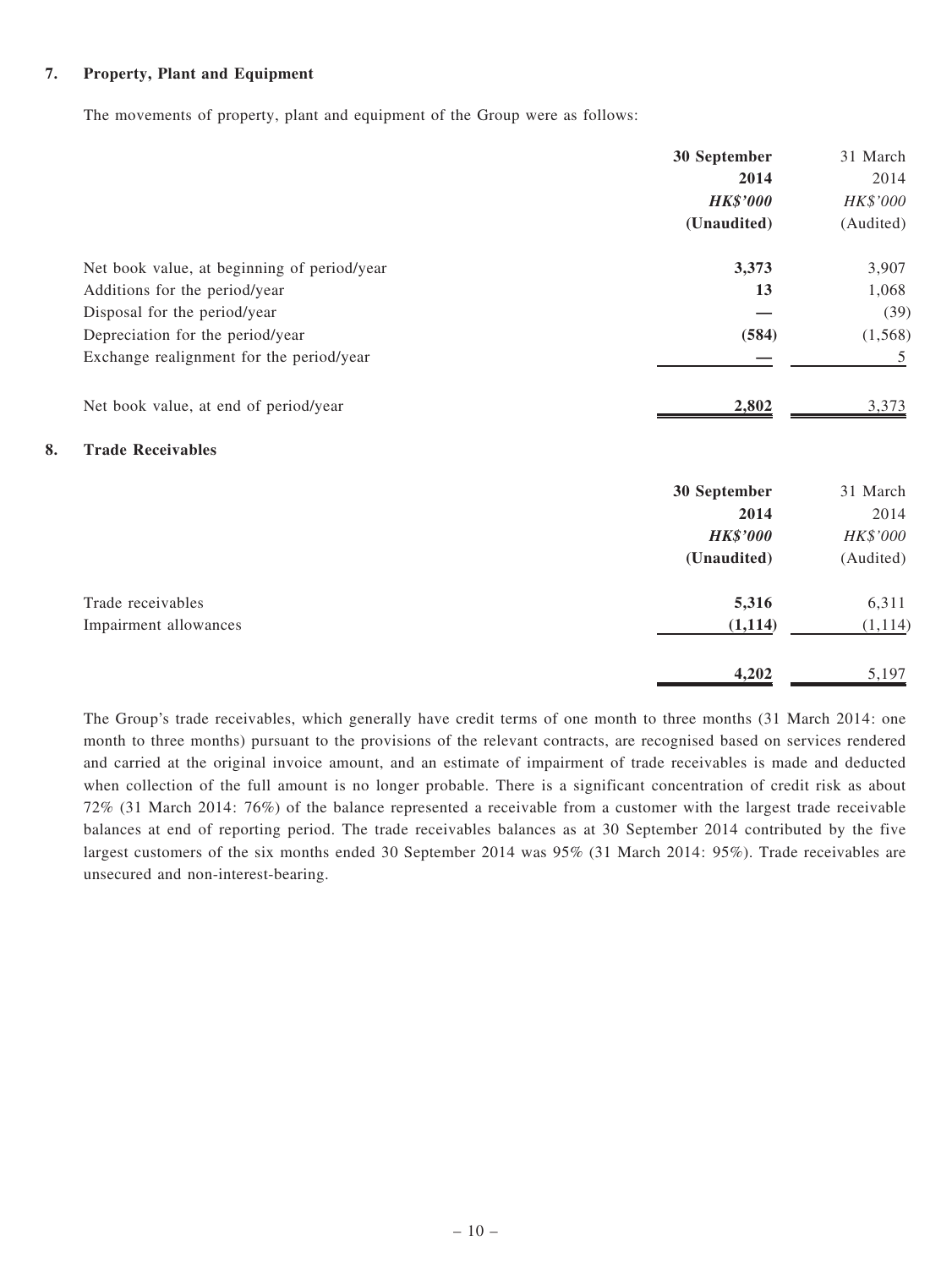An aged analysis of the trade receivables, net of impairment allowances, based on the month in which the services were rendered, is as follows:

|                     | 30 September    | 31 March  |
|---------------------|-----------------|-----------|
|                     | 2014            | 2014      |
|                     | <b>HK\$'000</b> | HK\$'000  |
|                     | (Unaudited)     | (Audited) |
| Within three months | 3,022           | 3,433     |
| 4 to 6 months       | 353             | 922       |
| 7 to 12 months      | 291             | 670       |
| Over 1 year         | 536             | 172       |
|                     | 4,202           | 5,197     |

The Group does not hold any collateral or other credit enhancements over these balances.

#### 9. Cash and Cash Equivalents and Pledged Deposits

|                                                    | 30 September    | 31 March  |
|----------------------------------------------------|-----------------|-----------|
|                                                    | 2014            | 2014      |
|                                                    | <b>HK\$'000</b> | HK\$'000  |
|                                                    | (Unaudited)     | (Audited) |
| Cash and bank balances                             | 532             | 10,075    |
| Time deposits                                      | 250             | 2,745     |
|                                                    | 782             | 12,820    |
| Less: Pledged time deposits for banking facilities | (250)           | (250)     |
| Cash and cash equivalents                          | 532             | 12,570    |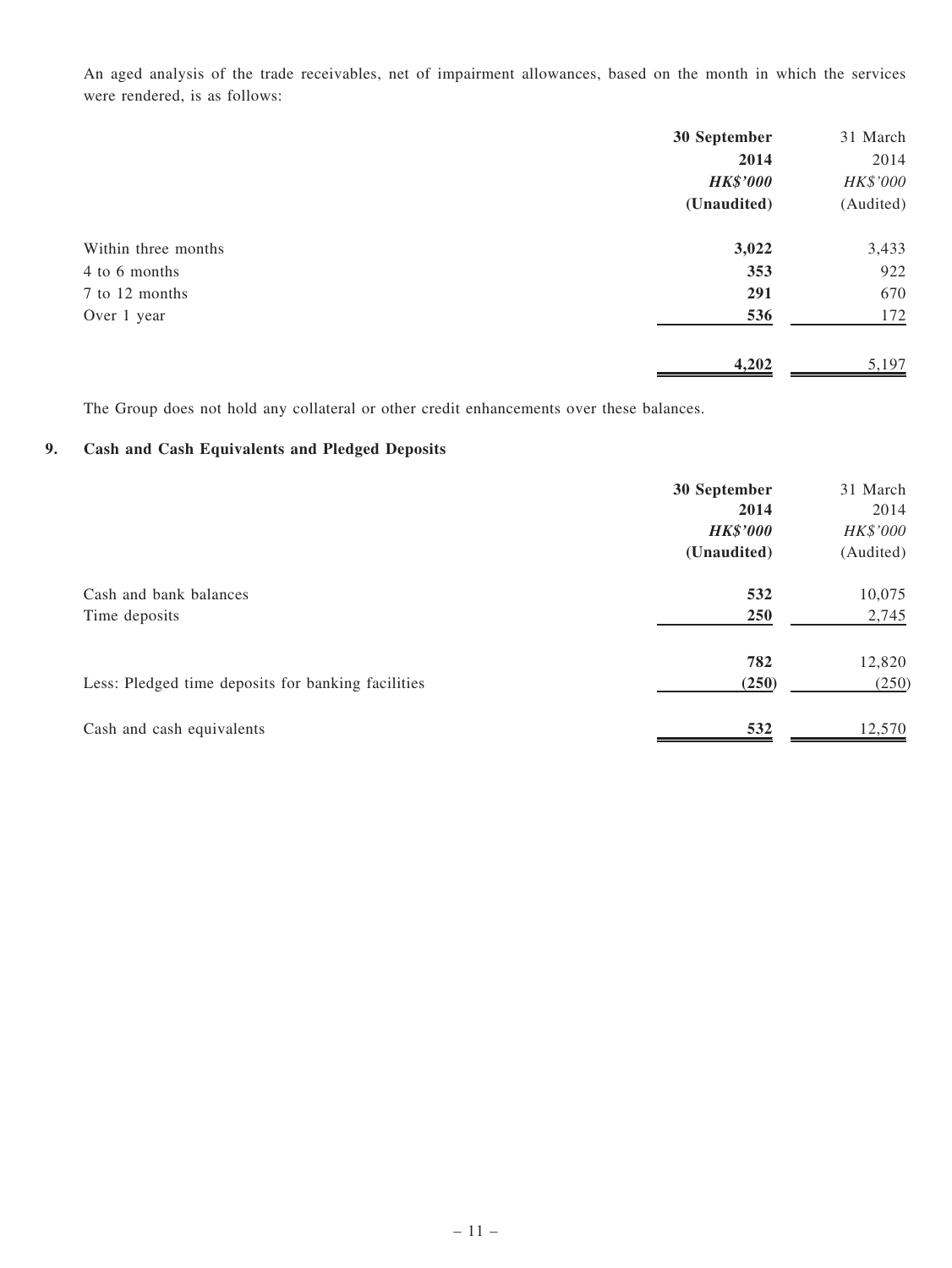#### 10. Trade Payables

An aged analysis of the trade payables as at end of the reporting period based on the month of services rendered, is as follows:

|     |                                                               |                     |                                | 30 September<br>2014<br><b>HK\$'000</b><br>(Unaudited) | 31 March<br>2014<br>HK\$'000<br>(Audited) |
|-----|---------------------------------------------------------------|---------------------|--------------------------------|--------------------------------------------------------|-------------------------------------------|
|     | Within 3 months                                               |                     |                                |                                                        | 50                                        |
|     | 4 to 6 months                                                 |                     |                                |                                                        | 59                                        |
|     | 7 to 12 months                                                |                     |                                | 86                                                     | 3,582                                     |
|     | Over 1 year                                                   |                     |                                | 9,609                                                  | 6,261                                     |
|     |                                                               |                     |                                | 9,695                                                  | 9,952                                     |
| 11. | <b>Share Capital</b>                                          |                     |                                |                                                        |                                           |
|     |                                                               | 30 September 2014   |                                | 31 March 2014                                          |                                           |
|     |                                                               | Number of<br>shares | <b>HK\$'000</b><br>(Unaudited) | Number of<br>shares                                    | HK\$'000<br>(Audited)                     |
|     | Authorised:                                                   |                     |                                |                                                        |                                           |
|     | Ordinary shares of HK\$0.10<br>(31 March 2014: HK\$0.10) each | 2,500,000,000       | 250,000                        | 2,500,000,000                                          | 250,000                                   |
|     | Issued and fully paid:                                        |                     |                                |                                                        |                                           |
|     | Ordinary shares of HK\$0.10<br>(31 March 2014: HK\$0.10) each |                     |                                |                                                        |                                           |
|     | At beginning of period/year and                               |                     |                                |                                                        |                                           |
|     | at end of period/year                                         | 756,355,000         | 75,635                         | 756,355,000                                            | 75,635                                    |

#### 12. Commitments

#### (a) Operating lease arrangements

The Group leases certain of its office properties under operating lease arrangements. Leases for properties are negotiated for terms ranging from one to three years (31 March 2014: one to three years).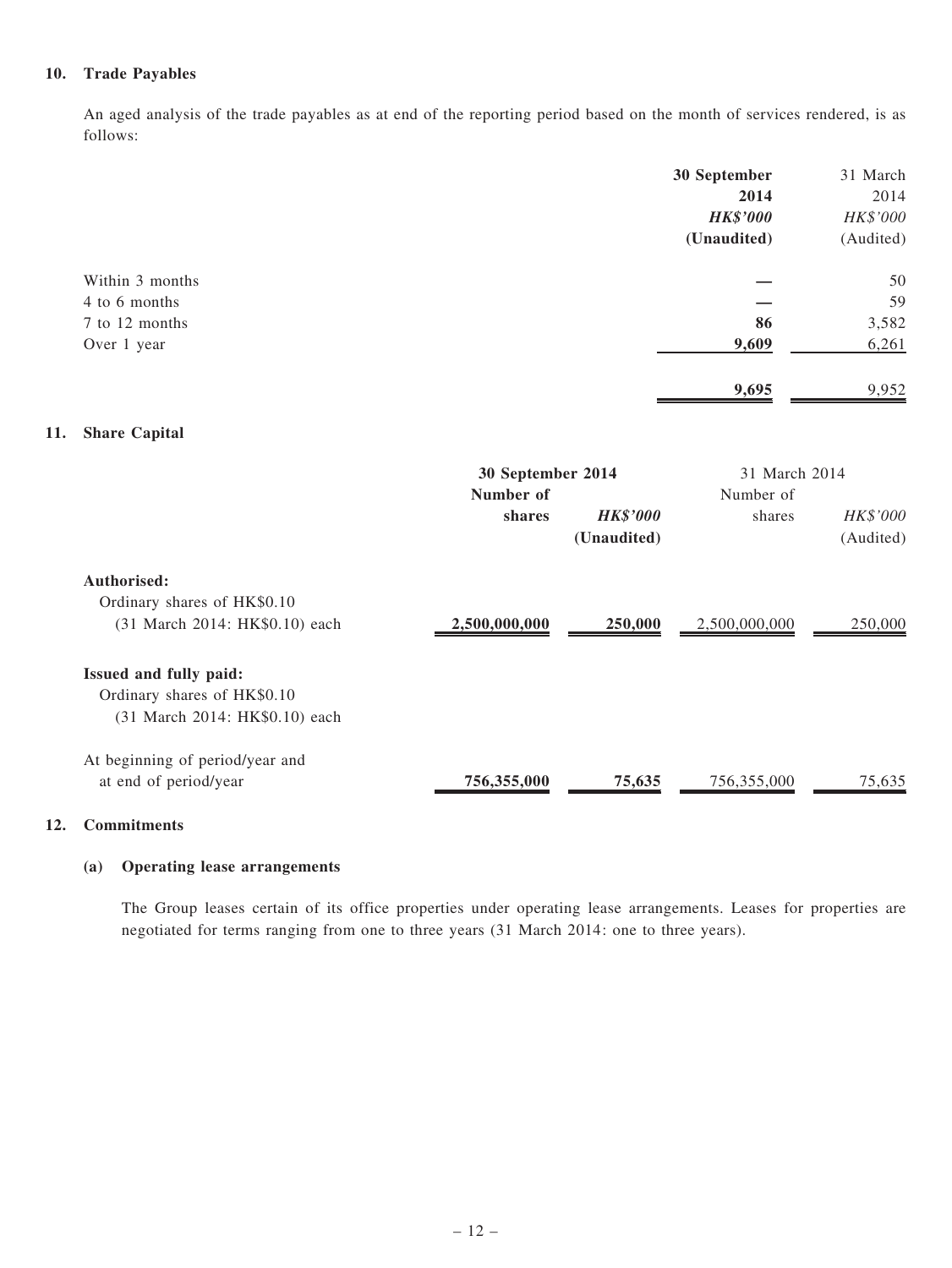At end of reporting period, the Group had total future minimum lease payments under non-cancellable operating leases falling due as follows:

|                                         | 30 September    | 31 March  |
|-----------------------------------------|-----------------|-----------|
|                                         | 2014            | 2014      |
|                                         | <b>HK\$'000</b> | HK\$'000  |
|                                         | (Unaudited)     | (Audited) |
| Land and buildings:                     |                 |           |
| Within one year                         | 3,327           | 3,174     |
| In the second to fifth years, inclusive | <b>160</b>      | 936       |
|                                         | 3,487           | 4,110     |

#### (b) Capital commitments

The Group has no significant capital commitment at the end of the reporting period (31 March 2014: nil).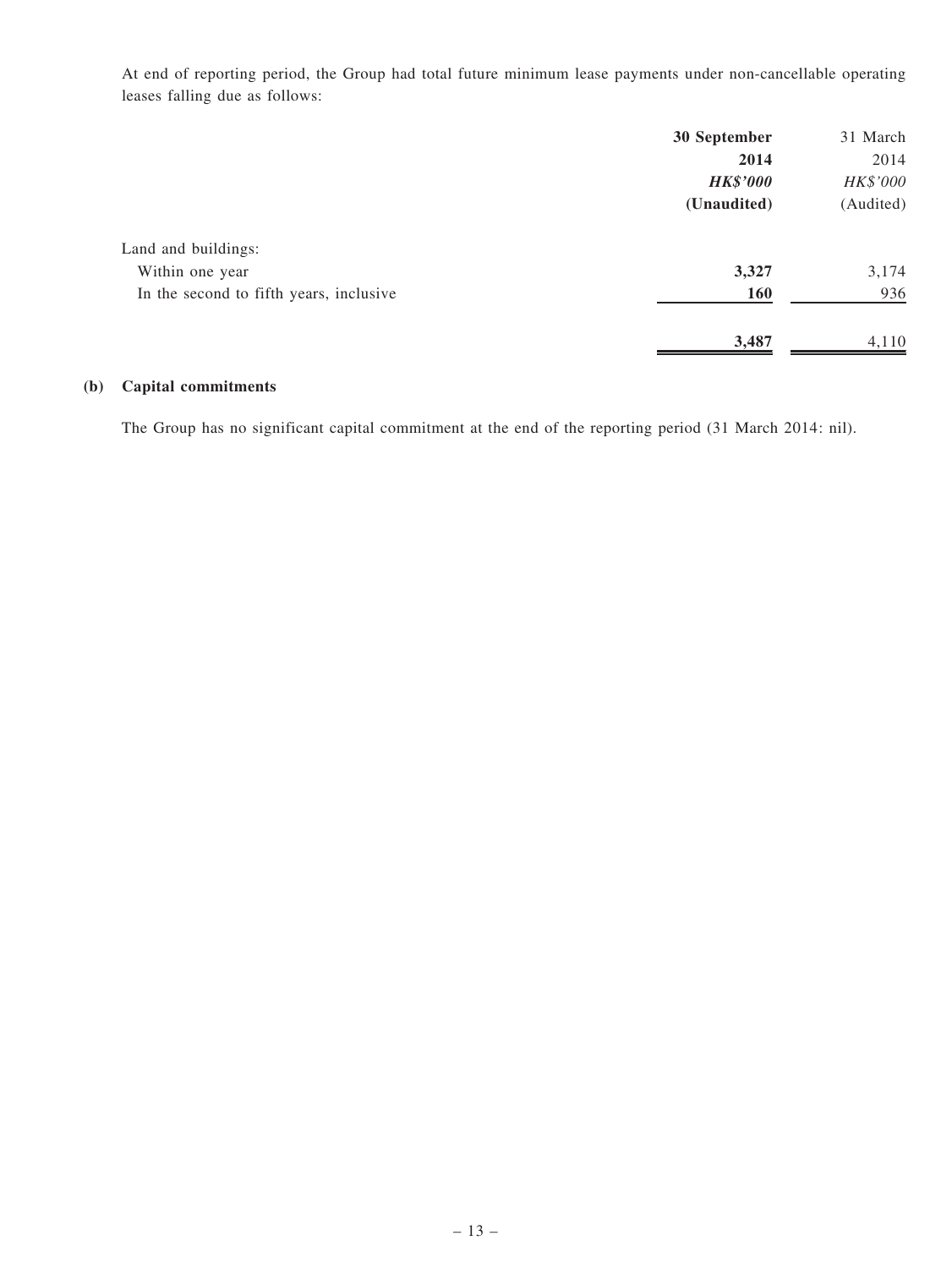#### INTERIM DIVIDEND

The Board does not recommend the payment of any interim dividend for the six months ended 30 September 2014 (2013: nil).

#### MANAGEMENT DISCUSSION AND ANALYSIS

#### Financial Review

#### Result

#### Revenue

During the six months ended 30 September 2014, revenue from the Group's wireless music search (''WMS'') services in the PRC remained as the main stream of income of the Group. The difficult business environment that created the most difficult business environment made the current year continued to be a challenging one for Prosten. As a result, revenue of the Group for the six months ended 30 September 2014 amounted to about HK\$5.5 million, representing a decrease of about 66.7% as compared to that of about HK\$16.5 million for the six months ended 30 September 2013.

The Group's directors believe the heart of the Group's business lies on our commitment to the endusers that Prosten has demonstrated in the past decade. While we are experiencing a downturn in turnover, the Group has used up its own internal resources and reserves for finance a high level service to them. The decrease in the revenue was mainly due to the downturn of revenue from the business partners for WMS services that is due to the difficult business environment on one hand and the Group's tight and prudent central over the limited existing funding available to WMS services business on the other hand. Moreover, the decrease in the Group's revenue is also attributable to the Group's strategy of gradually move away from other wireless services with less attractive returns such as reading and lottery. The progress of development of the Group's new products and co-operation with overseas business partners faced the same challenges and the Group has only maintained limited investment in those aspects.

For the same reason, the Group's revenue for three months ended 30 September 2014 decreased to about HK\$3.1 million from about HK\$7.0 million for the three months ended 30 September 2013.

#### Cost of sales

As a result of the decrease in revenue, the Group's cost of sales for the periods under review was about HK\$1.7 million and HK\$0.8 million for the six months and three months ended 30 September 2014, respectively, representing a decrease of about 79.0% and 77.8% compared to those of about HK\$8.1 million and HK\$3.6 million for the six months and three months ended 30 September 2013, respectively. Such decreases in cost of sales were in line with the decreases in revenue.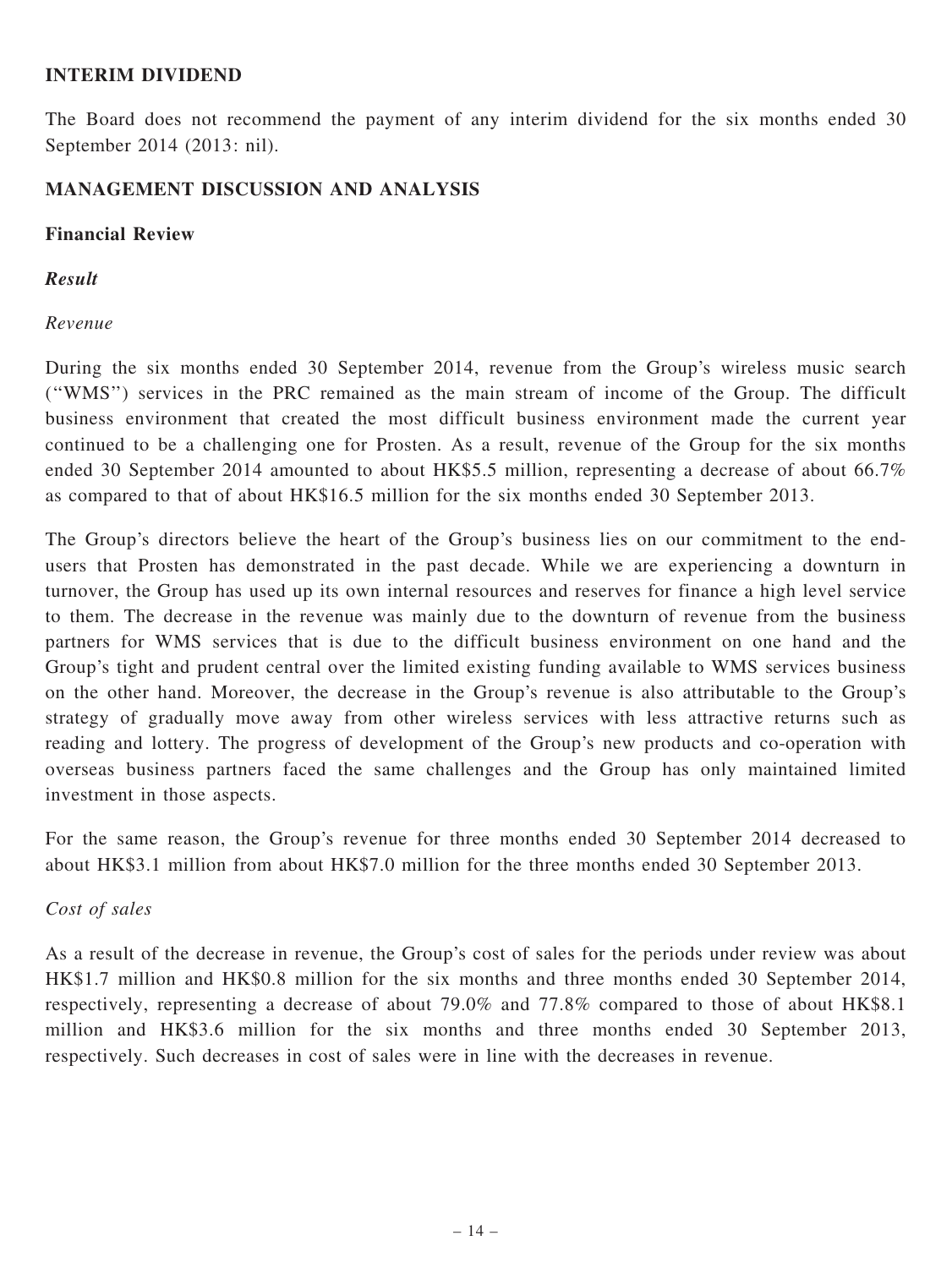#### Other income and gains

Other income and gains mainly represented interest and investment income. The other income and gains was about HK\$0.4 million for the six months ended 30 September 2014 which is in line with that for the six months ended 30 September 2013. The same trend also shown in the other income and gains of about HK\$0.2 million for the three months ended 30 September 2014 which is comparable to that for the three months ended 30 September 2013.

#### Expenses

The Group's expenses mainly comprised selling expenses, administrative expenses and other expenses. Due to downturn of revenue, the Group has streamlined its staff structure for cost control purpose. As a result, the Group's selling expenses decreased to about HK\$1.5 million and HK\$0.6 million for the six months and three months ended 30 September 2014, representing decreases of about 77.3% and 81.8% compared with those for the six months and three months ended 30 September 2013, respectively. Administrative expenses decreased to about HK\$17.7 million and HK\$7.3 million for the six months and three months ended 30 September 2014, representing decreases of about 3.8% and 22.3% compared with those for the six months and three months ended 30 September 2013, respectively.

Others expenses mainly represented expenses for product and staff development and other nonoperating expenses. Other expenses was about HK\$1.9 million and HK\$0.9 million for the six months and three months ended 30 September 2014, respectively, which are comparable to those of the same periods last year.

### Loss for the periods

As a combination effect of the above, the loss attributable to equity holders of the Company for the first six months of this year amounted to about HK\$16.9 million, represented a decrease of loss of about HK\$1.1 million as compared to that of about HK\$18.0 million for the same period last year.

### Financial Position

### Liquidity and financial resources

The Group adopts a prudent cash and financial management policy. In order to achieve better-cost control and minimize the cost of funds, the Group's treasury activities are centralized and cash is generally placed in deposits with banks.

During the six months and three months ended 30 September 2014, the Group has financed its operations mainly by revenue generated from its operations and its internal funding that has resulted in use up of the Group's cash and cash equivalents. As a result, cash and cash bank balances (including pledged bank deposits) as at 30 September 2014 was amounted to about HK\$0.8 million, representing a decrease of about HK\$12.0 million from about HK\$12.8 million as at 31 March 2014.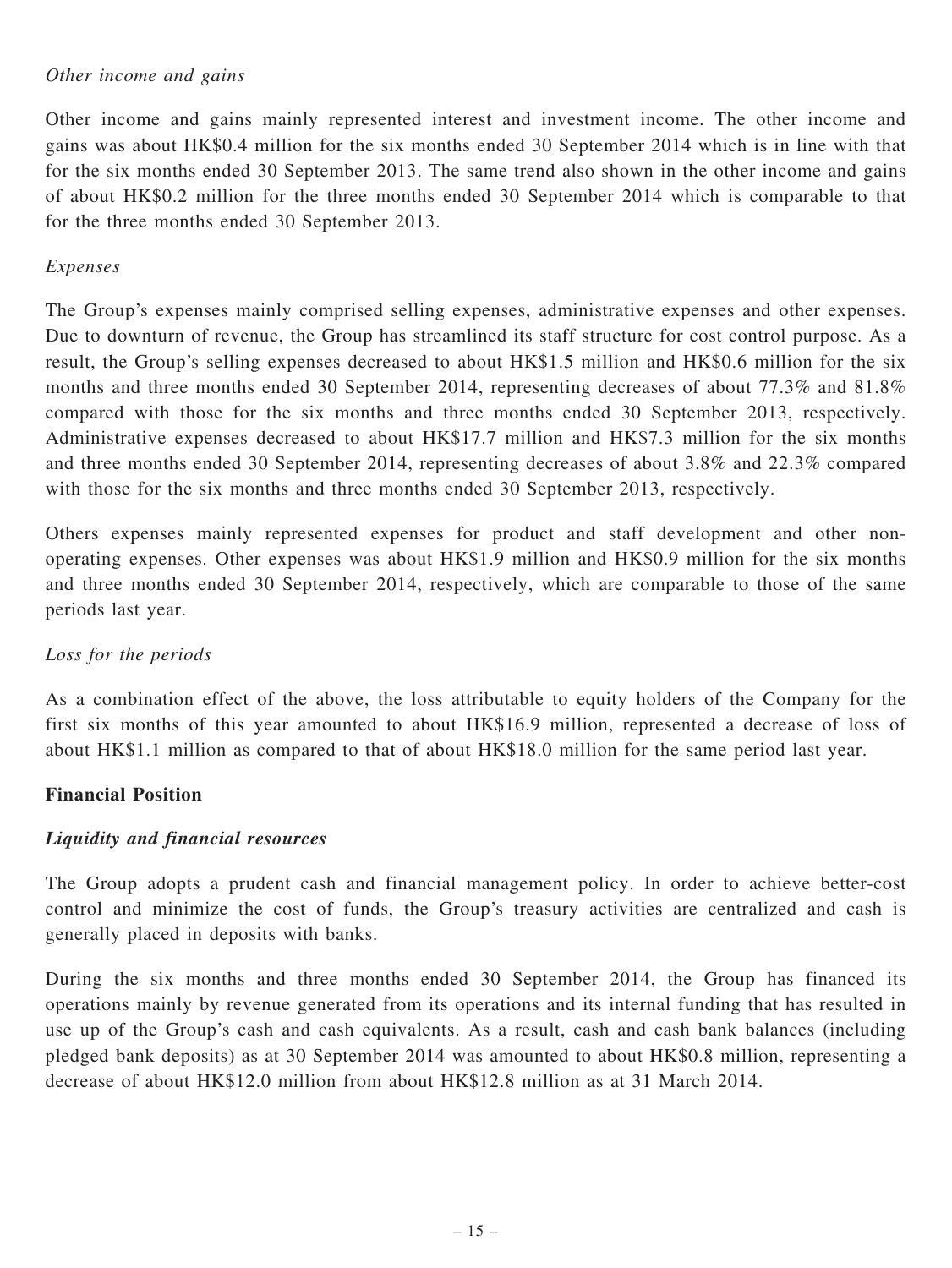As at both 31 March 2014 and 30 September 2014, the Group has no bank loan and thus gearing ratio (bank loan over total equity) is 0% (31 March 2014: 0%). There was no seasonality as to the Group's borrowing requirements and no other committed borrowing facilities.

### Total equity

Due to the loss in the periods and the use up of internal resources as described above, as at 30 September 2014, the Group has a deficit in assets amounted to about HK\$5.8 million (31 March 2014: total equity of about HK\$10.8 million) and net current liabilities amount to about HK\$15.1 million (31 March 2014: net current assets of about HK\$0.6 million).

### Foreign currency exchange exposure and treasury policies

As most of the Group's trading transactions, monetary assets (including cash and cash equivalents) and liabilities are denominated in Renminbi and Hong Kong dollars, the impact of foreign exchange exposure to the Group was minimal and there was no significant adverse effect on normal operations. As at 30 September 2014, no related hedges were made by the Group (31 March 2014: nil).

### Contingent liabilities

As at 30 September 2014, the Group had no material contingent liabilities (31 March 2014: nil).

### Significant investments, acquisitions or disposals

There were no significant investments or material acquisitions or disposals by the Company during the periods ended 30 September 2014 (periods ended 30 September 2013: nil).

### Capital Structure

The shares of the Company were listed on GEM on 28 March 2000. There was no change of the Company's capital structure during the six-month period under review.

### Employees and Remuneration Policy

As at 30 September 2014, the Group had a total of 54 employees (31 March 2014: 75) and total staff cost for the six months ended 30 September 2014 was approximately HK\$12.6 million (six months ended 30 September 2013: HK\$12.9 million). The Group's remuneration policy is basically determined by the performance of individual employees and Directors and the market condition. In addition to salaries and discretionary bonuses, employee benefits included medical schemes, pension contributions, share option schemes and staff training.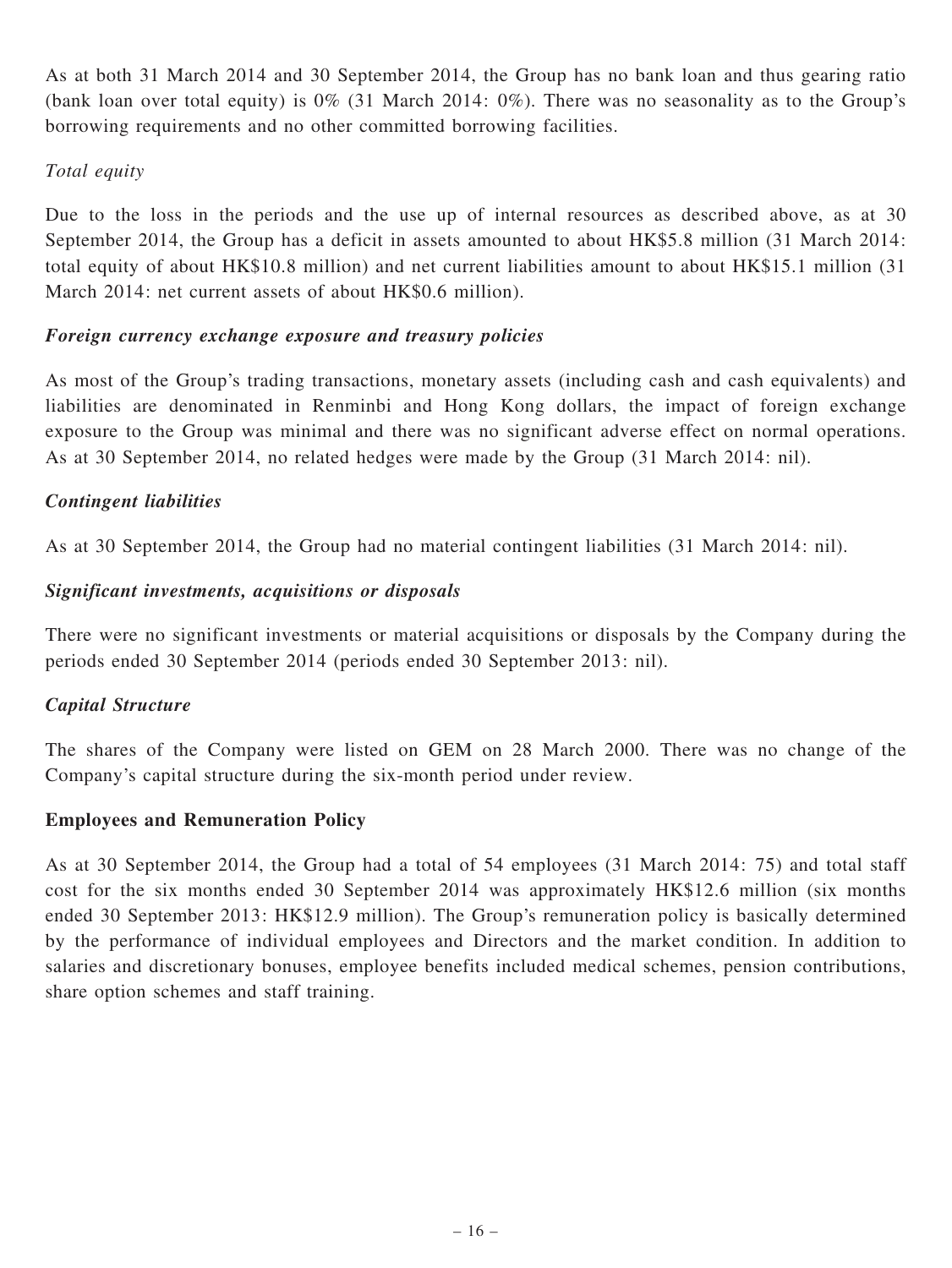#### Business Review and Outlook

During the second quarter of 2014, tight policies were continued for domestic telecommunication industry. Telecommunication operators generally have tight control on the co-marketing and supporting services costs. During the quarter, the WMS project operated with China Mobile Limited faced the same challenges.

China's mobile internet population is increasing on year-to-year basis with the raising use of smartphones and the improvement of networking infrastructure. As a result of the technology changes, the Group is therefore diversifying to the mobile internet market. We will continue to develop applications which support internet and mainstream mobile phone platforms, such as the Mi-Cu Ringtone (already launched) and games for mobile phone.

Looking ahead, there are still great challenges for the Group. While carrying out initiatives already under way in its current strategic plans, the Group will also critically review the future opportunities in its traditional businesses with a target to reallocate the Group's resources for a more fruitful manner. In the coming future, the Group will focus its work on strengthen its marketing and channel efforts, increasing user base and improving the quality of its products.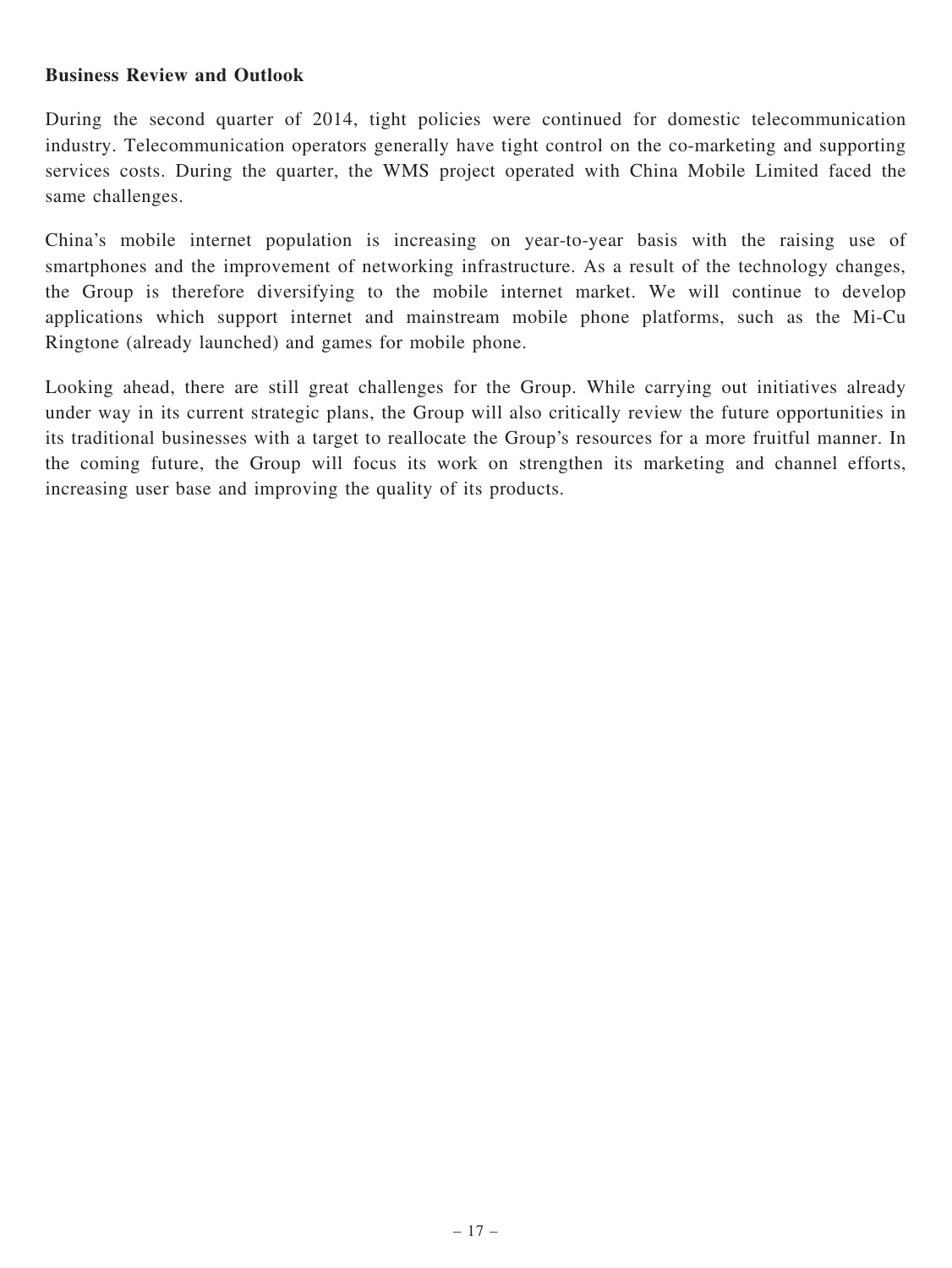### DIRECTORS' AND CHIEF EXECUTIVE'S INTERESTS AND SHORT POSITIONS IN SHARES AND UNDERLYING SHARES

As at 30 September 2014, the interests and short positions of the Directors and chief executive in the shares and underlying shares of the Company or any of its associated corporations (within the meaning of Part XV of the Securities and Futures Ordinance (the ''SFO'')) which were notified to the Company and the Exchange pursuant to Divisions 7 and 8 of Part XV of the SFO (including interests or short positions which they were taken or deemed to have under such provisions of the SFO), or which were recorded in the register required to be kept by the Company under Section 352 of the SFO, or which were, pursuant to the code of conduct regarding securities transactions by Directors adopted by the Company, notified to the Company and the Exchange, were as follows:

#### Long positions in the ordinary shares of the Company

| <b>Name of Director</b> | <b>Notes</b> | Capacity and<br>nature of interest                                                | Number of<br>ordinary shares | Percentage of the<br>Company's issued<br>share capital<br>Note $(3)$ |
|-------------------------|--------------|-----------------------------------------------------------------------------------|------------------------------|----------------------------------------------------------------------|
| Mr. Yip Heon Keung      | (1)          | Interest of<br>a controlled corporation                                           | 180,682,918                  | 23.89%                                                               |
| Mr. Yip Heon Ping       | (2)          | Object of a discretionary<br>family trust and through<br>a controlled corporation | 180,682,918                  | 23.89%                                                               |

Notes:

- (1) These shares are held by Greenford Company (PTC) Limited (''Greenford'') and Bakersfield Global (PTC) Corporation (''Bakersfield'') as trustees of The Greenford Unit Trust and The Bakersfield Unit Trust, respectively. All the units of which are held by Ace Central Group (PTC) Limited ("Ace Central") as the trustee of The New Millennium Trust, a discretionary family trust and Mr. Yip Heon Keung is the sole director and sole shareholder of Ace Central. By virtue of the SFO, Mr. Yip Heon Keung is deemed to be interested in 180,682,918 shares of the Company held by Ace Central.
- (2) By virtue of the SFO, Mr. Yip Heon Ping, being one of the discretionary objects of The New Millennium Trust for the time being, is deemed to be interested in 180,682,918 shares of the Company. Among these shares, 121,597,702 shares were held by Greenford as beneficial owner. The entire issued share capital in Greenford is held by Mr. Yip Heon Ping.
- (3) Based on 756,355,000 shares of the Company in issue as at 30 September 2014.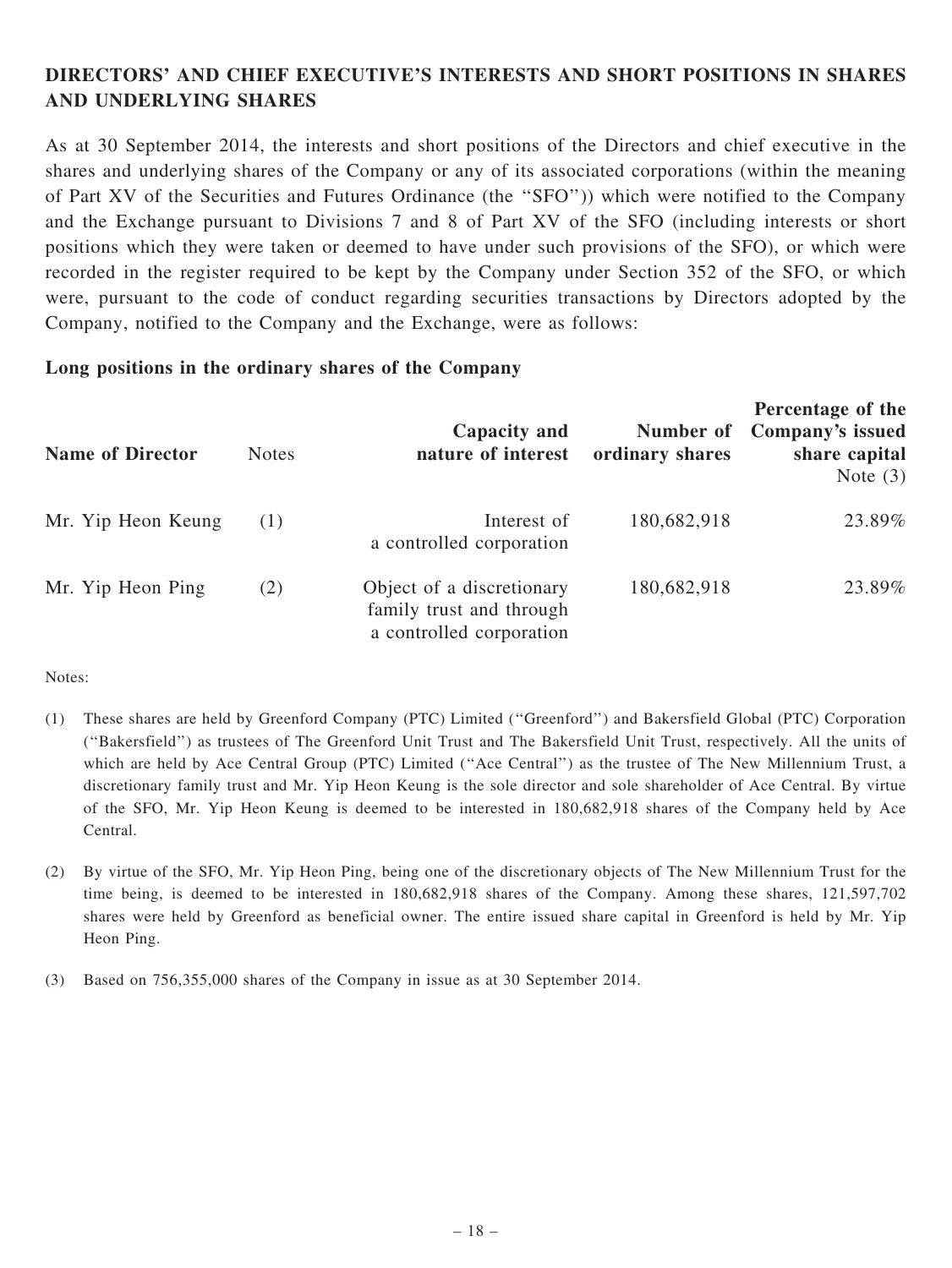#### SHARE OPTION SCHEMES

The Company adopts and administers a share option scheme which is currently in force and effect for the purpose of providing incentives and rewards to eligible participants who contribute to the success of the Group's operations. The Company's original share option scheme was approved by the shareholders of the Company ("Shareholders") on 7 March 2000 (the "2000 Scheme"), and was terminated and replaced by a share option scheme approved by the Shareholders on 9 April 2002 (the ''2002 Scheme''). The 2002 Scheme was terminated and replaced by a new share option scheme approved by the Shareholders on 5 August 2011 (the ''New Scheme''). The options granted under the 2000 Scheme, which were not exercised, terminated or expired previously, became expired on 21 August 2011.

A summary of the share option schemes is set out below:

#### (a) 2002 Scheme

The 2002 Scheme became effective for a period of 10 years commencing on 23 April 2002. Eligible participants of the 2002 Scheme include all Directors and employees of the Group, suppliers, customers, consultants who provided services to the Group, shareholders of the subsidiaries of the Group and joint venture partners. Under the 2002 Scheme, the Directors may, at their sole discretion, grant to any eligible participants options to subscribe for ordinary shares of the Company. The exercise period of the options granted is determinable by the Directors, and commences after a certain vesting period and ends in any event not later than 10 years from the respective date when the share options are granted, subject to the provisions for early termination thereof. The 2002 Scheme was terminated and replaced by the New Scheme with effect from 5 August 2011. The options granted under the 2002 Scheme remain exercisable within their respective exercise periods.

#### (b) New Scheme

At the annual general meeting of the Company held on 5 August 2011 (the ''2011 AGM''), an ordinary resolution was passed by the Shareholders to approve and adopt the New Scheme in place of the 2002 Scheme.

The New Scheme became effective for a period of 10 years commencing on 10 August 2011. Eligible participants of the New Scheme include all Directors and employees of the Group, suppliers, customers, consultants who provided services to the Group, shareholders of the subsidiaries of the Group and joint venture partners. Under the New Scheme, the Directors may, at their sole discretion, grant to any eligible participants options to subscribe for ordinary shares of the Company at the highest of (i) the closing price of shares of the Company on GEM as stated in the Exchange's daily quotation sheet on the date of the offer of grant; (ii) the average closing price of the shares of the Company on GEM as stated in the Exchange's daily quotation sheets for the five trading days immediately preceding the date of the offer of grant; and (iii) the nominal value of the Company's share. The offer of a grant of options may be accepted within 21 days from the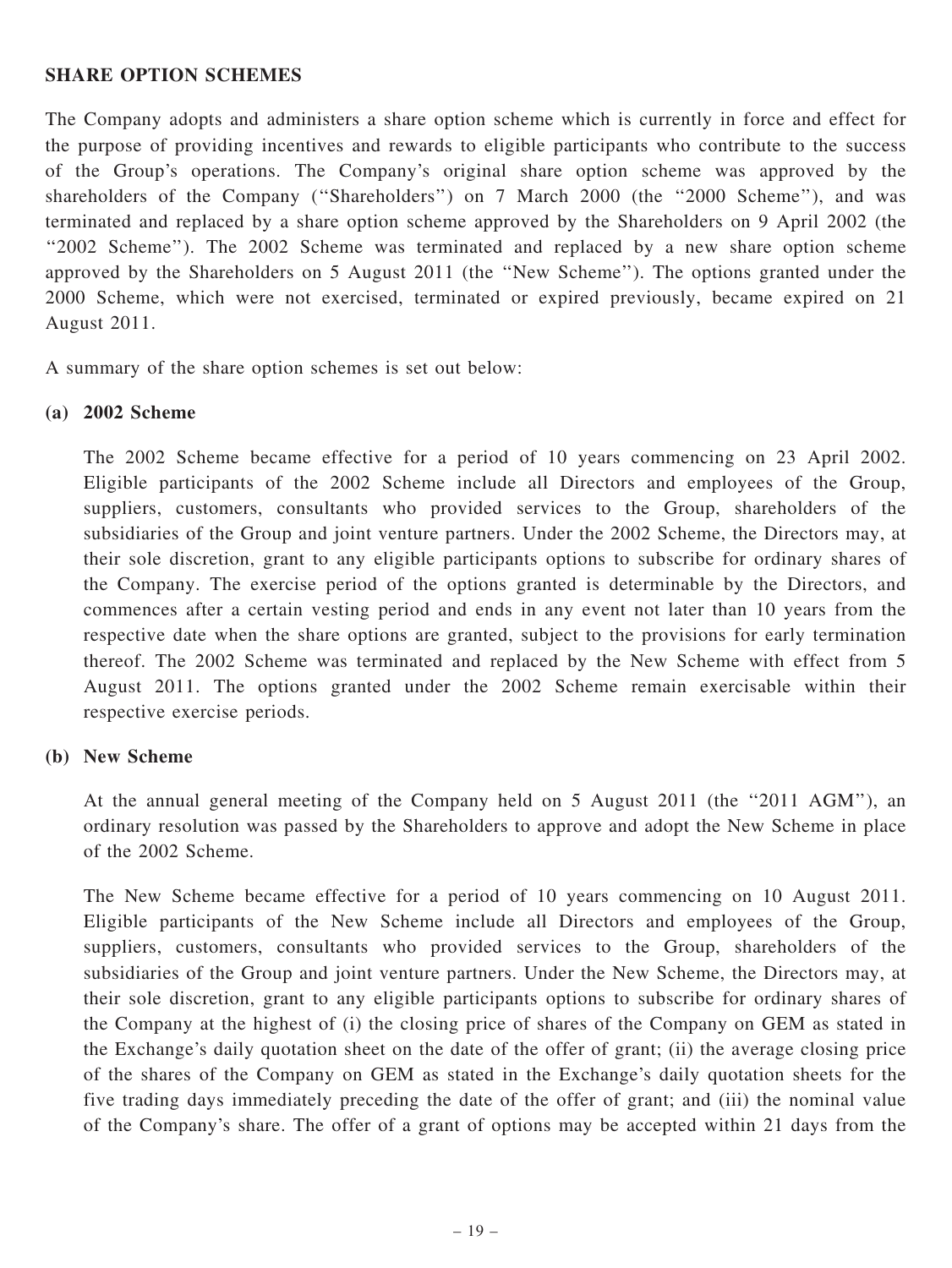date of the offer. A nominal consideration of HK\$1 is payable on acceptance of the grant of an option. The exercise period of the options granted is determinable by the Directors, which commences after the date of offer with a certain vesting period and ends in any event not later than 10 years from the respective date when the share options are granted, subject to the provisions for early termination thereof.

The total number of shares which may be allotted and issued upon exercise of all options to be granted under the New Scheme is an amount equivalent to 10% of the shares of the Company in issue as at the date of the 2011 AGM.

The maximum number of shares to be allotted and issued upon the exercise of all outstanding options granted and yet to be exercised under the New Scheme and any other share option schemes of the Group must not in aggregate exceed 30% of the relevant class of shares of the Company in issue from time to time.

The number of shares in respect of which options may be granted to any individual in any 12 month period is not permitted to exceed 1% of the shares of the Company in issue at any point in time, without prior approval from the Shareholders. Options granted to substantial shareholders or independent non-executive Directors in excess of 0.1% of the Company's share capital and with an aggregate value in excess of HK\$5 million must be approved in advance by the Shareholders. The New Scheme does not provide for any minimum period for holding of options or any performance target before exercise of options.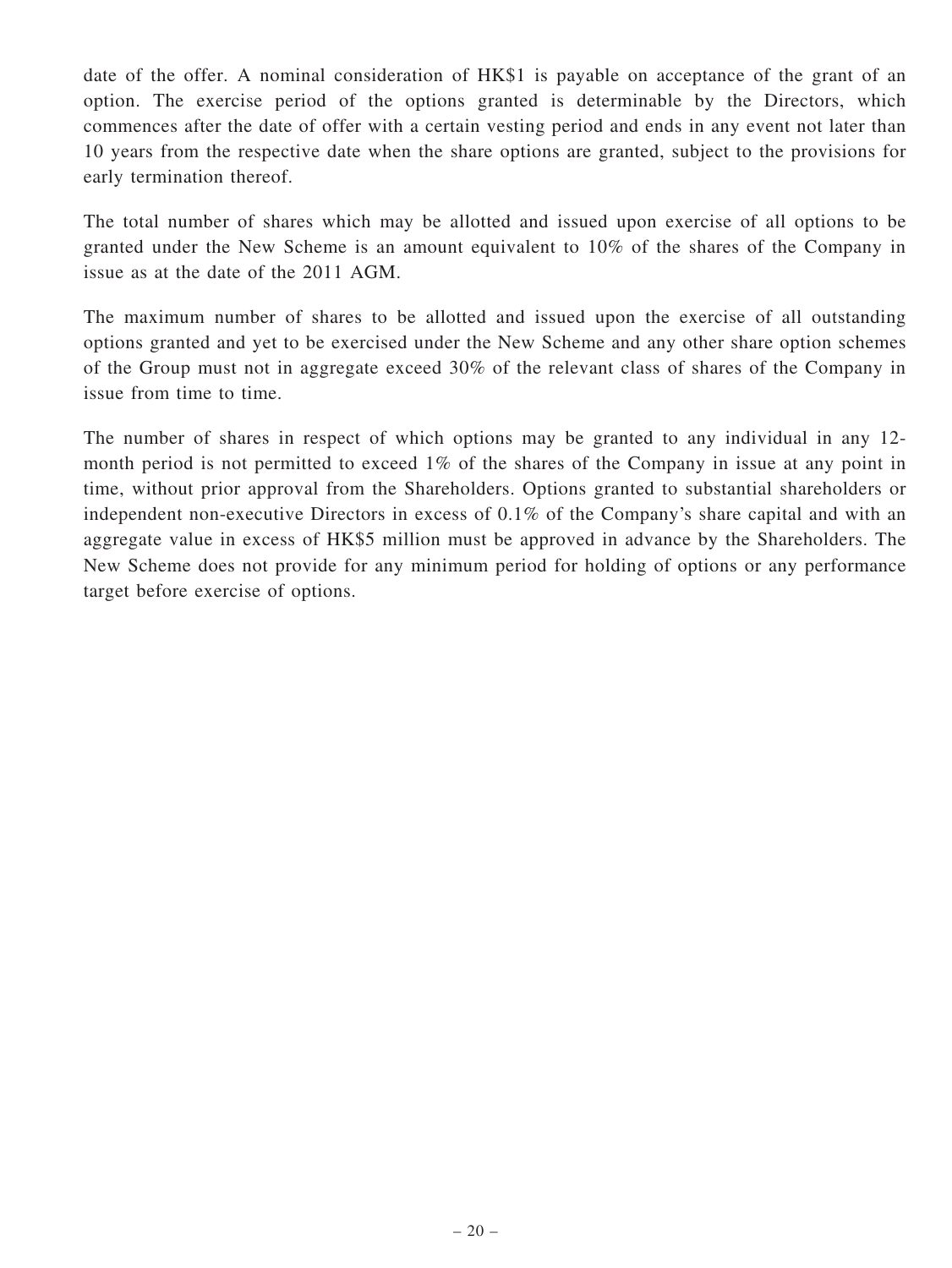## Options to subscribe for shares of the Company under the 2002 Scheme

Details of the outstanding share options during the six-month period are as follows:

|                                    |                       |                                 | Number of share options                    | $***$                          |                            |                                      |                                                |                                                                                 |
|------------------------------------|-----------------------|---------------------------------|--------------------------------------------|--------------------------------|----------------------------|--------------------------------------|------------------------------------------------|---------------------------------------------------------------------------------|
| Name or category<br>of participant | At<br>1 April<br>2014 | Granted<br>during<br>the period | <b>Transferred</b><br>during<br>the period | Lapsed<br>during<br>the period | At<br>30 September<br>2014 | Date of<br>share options<br>granted* | Exercise period of<br>share options<br>granted | Exercise price of<br>share options<br>$\mathbf{granted}^{**}$<br>HK\$ per share |
| <b>Director</b>                    |                       |                                 |                                            |                                |                            |                                      |                                                |                                                                                 |
| Ms. Li Luyi                        | 4,000,000             |                                 |                                            |                                | 4,000,000                  | 9 February 2010                      | 9 February 2010 to<br>8 February 2020          | 0.660                                                                           |
|                                    | 2,500,000             |                                 |                                            |                                | 2,500,000                  | 23 November 2010                     | 23 November 2010 to<br>22 November 2020        | 0.270                                                                           |
|                                    | 6,500,000             |                                 |                                            |                                | 6,500,000                  |                                      |                                                |                                                                                 |
| Other employees<br>of the Group    |                       |                                 |                                            |                                |                            |                                      |                                                |                                                                                 |
| In aggregate                       | 100,000               |                                 |                                            | (100,000)                      |                            | 26 March 2004                        | 26 March 2004 to<br>25 March 2014              | 0.100                                                                           |
| In aggregate                       | 700,000               |                                 |                                            | (300,000)                      | 400,000                    | 10 May 2006                          | 10 May 2006 to<br>9 May 2016                   | 0.170                                                                           |
| In aggregate                       | 1,560,000             |                                 |                                            | (30,000)                       | 1,530,000                  | 9 February 2010                      | 9 February 2010 to<br>8 February 2020          | 0.660                                                                           |
| In aggregate                       | 2,050,000             |                                 |                                            | (50,000)                       | 2,000,000                  | 23 November 2010                     | 23 November 2010 to<br>22 November 2020        | 0.270                                                                           |
| Others                             |                       |                                 |                                            |                                |                            |                                      |                                                |                                                                                 |
| In aggregate                       | 200,000               |                                 |                                            | (200,000)                      |                            | 26 March 2004                        | 26 March 2004 to<br>25 March 2014              | 0.100                                                                           |
| In aggregate                       | 2,000,000             |                                 |                                            |                                | 2,000,000                  | 24 June 2005                         | 24 June 2005 to<br>23 June 2015                | 0.100                                                                           |
| In aggregate                       | 1,000,000             |                                 |                                            |                                | 1,000,000                  | 29 June 2006                         | 29 June 2006 to<br>28 June 2016                | 0.380                                                                           |
| In aggregate                       | 5,000,000             |                                 |                                            |                                | 5,000,000                  | 6 July 2007                          | 1 October 2008 to<br>5 July 2017               | 0.396                                                                           |
| In aggregate                       | 9,200,000             |                                 |                                            |                                | 9,200,000                  | 3 April 2008                         | 3 April 2008 to<br>2 April 2018                | 0.410                                                                           |
| In aggregate                       | 200,000               |                                 |                                            |                                | 200,000                    | 3 June 2008                          | 3 June 2008 to<br>2 June 2018                  | 0.417                                                                           |
|                                    | 28,510,000            |                                 |                                            | (680,000)                      | 27,830,000                 |                                      |                                                |                                                                                 |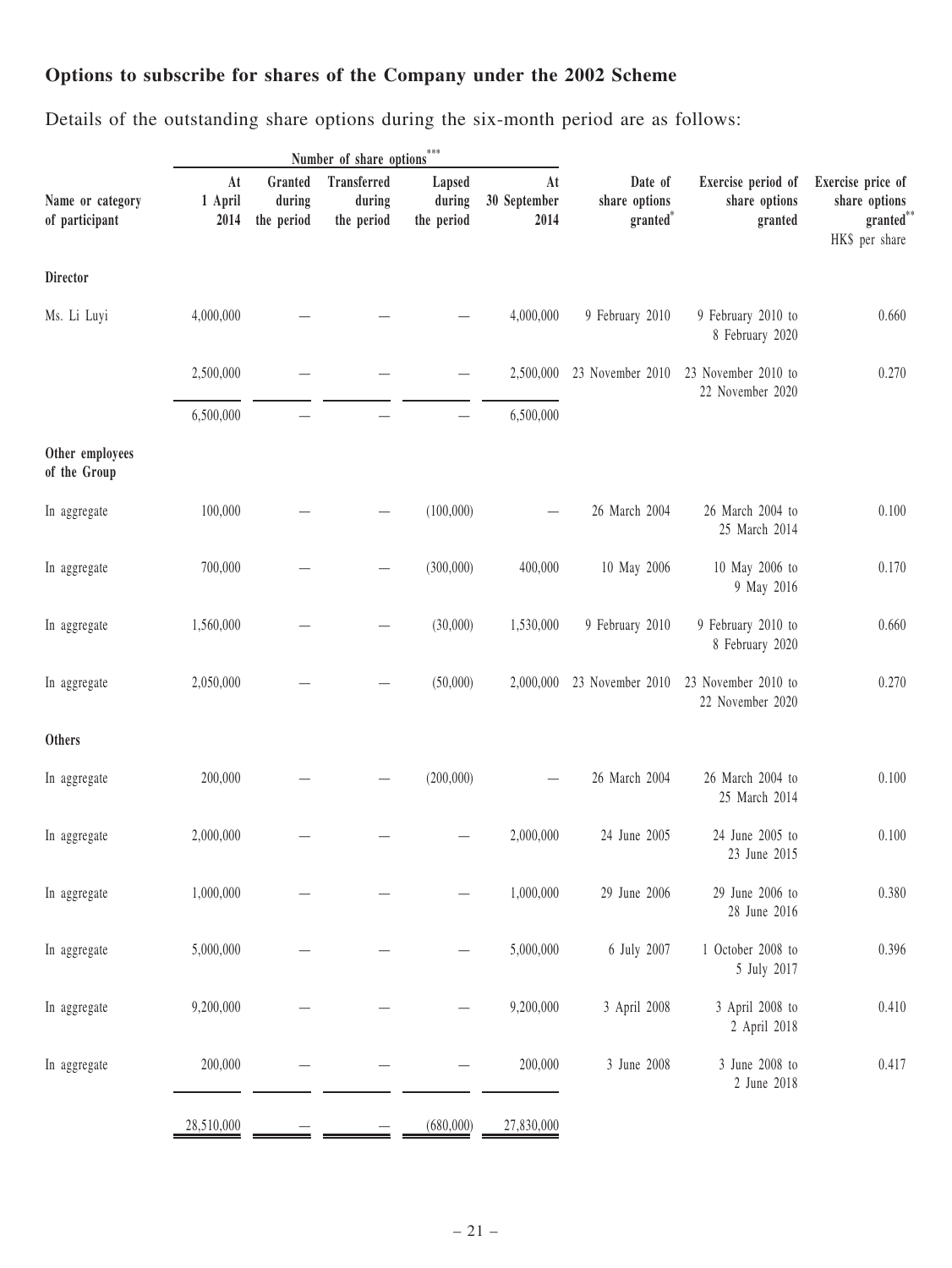### Options to subscribe for shares of the Company under the New Scheme

|  |  | Details of the outstanding share options during the six-month period are as follows: |  |  |  |  |  |  |  |  |  |
|--|--|--------------------------------------------------------------------------------------|--|--|--|--|--|--|--|--|--|
|--|--|--------------------------------------------------------------------------------------|--|--|--|--|--|--|--|--|--|

|                                    |                                  |                                 | Number of share options             | ***                            |                                                                                |                                                | Exercise price of<br>share options<br>$\mathbf{granted}^{**}$<br>HK\$ per share |       |
|------------------------------------|----------------------------------|---------------------------------|-------------------------------------|--------------------------------|--------------------------------------------------------------------------------|------------------------------------------------|---------------------------------------------------------------------------------|-------|
| Name or category<br>of participant | $\mathbf{At}$<br>1 April<br>2014 | Granted<br>during<br>the period | Transferred<br>during<br>the period | Lapsed<br>during<br>the period | At<br>Date of<br>30 September<br>share options<br>$\mathbf{granted}^*$<br>2014 | Exercise period of<br>share options<br>granted |                                                                                 |       |
| <b>Directors</b>                   |                                  |                                 |                                     |                                |                                                                                |                                                |                                                                                 |       |
| Mr. Yip Heon Keung                 | 7,000,000                        |                                 |                                     |                                | 7,000,000                                                                      | 5 December 2013                                | 5 December 2013 to<br>4 December 2023                                           | 0.165 |
| Mr. Yip Heon Ping                  | 7,000,000                        |                                 |                                     |                                | 7,000,000                                                                      | 5 December 2013                                | 5 December 2013 to<br>4 December 2023                                           | 0.165 |
|                                    | 14,000,000                       |                                 |                                     |                                | 14,000,000                                                                     |                                                |                                                                                 |       |
| Other employees<br>of the Group    |                                  |                                 |                                     |                                |                                                                                |                                                |                                                                                 |       |
| In aggregate                       | 2,800,000                        |                                 |                                     | (900,000)                      | 1,900,000                                                                      | 27 March 2013                                  | 27 March 2013 to<br>26 March 2023                                               | 0.162 |
| In aggregate                       | 14,000,000                       |                                 | (1,000,000)                         |                                | 13,000,000                                                                     | 5 December 2013                                | 5 December 2013 to<br>4 December 2023                                           | 0.165 |
| Others                             |                                  |                                 |                                     |                                |                                                                                |                                                |                                                                                 |       |
| In aggregate                       |                                  |                                 | 1,000,000                           |                                | 1,000,000                                                                      | 5 December 2013                                | 5 December 2013 to<br>4 December 2023                                           | 0.165 |
|                                    | 30,800,000                       |                                 |                                     | (900,000)                      | 29,900,000                                                                     |                                                |                                                                                 |       |

\* The time of acceptance of the share options was within 21 days from the options offer date. The share options granted are subject to certain vesting period and vary for each category of participant as specified under the respective share option schemes.

\*\* The exercise price of the share options is subject to some adjustments in the case of rights or bonus issues, or other similar changes in the Company's share capital.

\*\*\* There were no share options cancelled during the period.

As at 30 September 2014, the Company had outstanding options to subscribe for up to 27,830,000 shares under the 2002 Scheme and 29,900,000 shares under the New Scheme.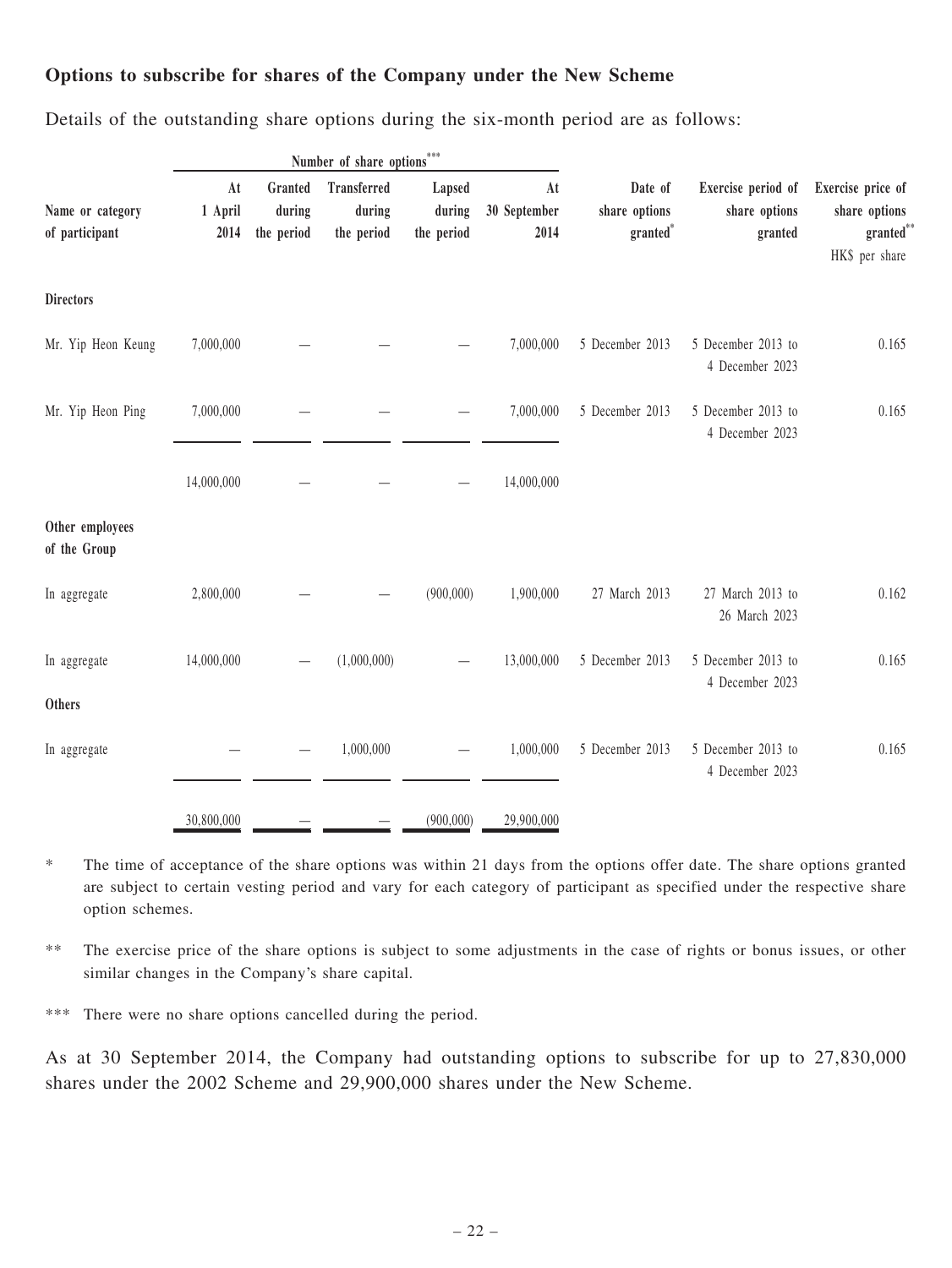Save as disclosed above, as at 30 September 2014, none of the Directors and chief executive of the Company had an interest or short position in the ordinary shares or underlying shares of the Company or any of its associated corporations that was notified to the Company and the Exchange pursuant to Divisions 7 and 8 of Part XV of the SFO, or was required to be recorded pursuant to Section 352 of the SFO, or as otherwise notified to the Company and the Exchange pursuant to Rule 5.46 of the GEM Listing Rules.

#### INTERESTS AND SHORT POSITIONS OF SUBSTANTIAL SHAREHOLDERS

As at 30 September 2014, shareholders (other than the Directors or chief executive of the Company) who had interests or short positions in the shares or underlying shares of the Company which would fall to be disclosed to the Company under the provisions of Divisions 2 and 3 of Part XV of the SFO, or which were recorded in the register required to be kept by the Company under Section 336 of the SFO were as follows:

#### Long positions in the ordinary shares or underlying shares of the Company

| Name of shareholder                                                            | <b>Notes</b>           | nature of interest                                                                                       | Number of<br>Capacity and ordinary shares or<br>underlying shares | Percentage of the<br>Company's issued<br>share capital<br>Note $(9)$ |
|--------------------------------------------------------------------------------|------------------------|----------------------------------------------------------------------------------------------------------|-------------------------------------------------------------------|----------------------------------------------------------------------|
| Greenford Company (PTC) Limited                                                | (1)                    | Beneficially owned                                                                                       | 121,597,702                                                       | 16.07%                                                               |
| Century Technology Holding (PTC) Limited                                       | (2)                    | Beneficially owned                                                                                       | 114,851,701                                                       | 15.18%                                                               |
| Bakersfield Global (PTC) Corporation                                           | (3)                    | Beneficially owned                                                                                       | 59,085,216                                                        | 7.81%                                                                |
| Ace Central Group (PTC) Limited<br>(as trustee of<br>The New Millennium Trust) | (4)                    | Trustee of a discretionary<br>family trust and through<br>controlled corporations                        | 180,682,918                                                       | 23.89%                                                               |
| Mr. Yip Seng Mun                                                               | $(2), (3), (4) \& (5)$ | Founder of a<br>discretionary family trust,<br>beneficially owned and through<br>controlled corporations | 300,095,619                                                       | 39.68%                                                               |
| Knicks Capital Inc.                                                            | (6)                    | Beneficially owned                                                                                       | 40,480,000                                                        | 5.35%                                                                |
| Mr. Zhang Xingsheng                                                            | (6)                    | Interest of<br>a controlled corporation                                                                  | 40,480,000                                                        | 5.35%                                                                |
| Right Advance Management Limited                                               | (7)                    | Beneficially owned                                                                                       | 150,000,000                                                       | 19.83%                                                               |
| Ms. Wang Li Mei                                                                | (7)                    | Interest of<br>a controlled corporation                                                                  | 150,000,000                                                       | 19.83%                                                               |
| Mr. Wang Leilei                                                                | (7)                    | Interest of<br>a controlled corporation                                                                  | 150,000,000                                                       | 19.83%                                                               |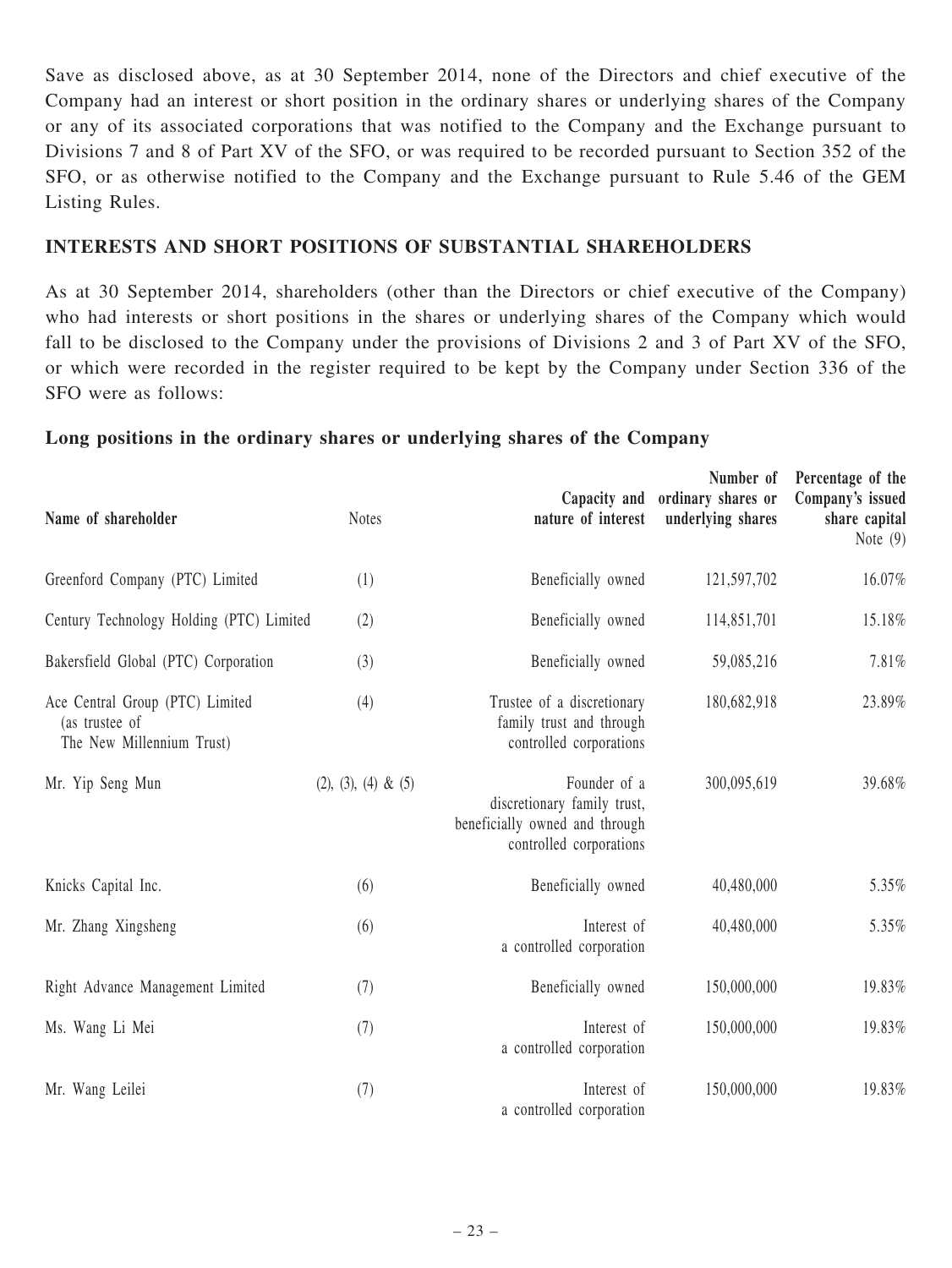| Name of shareholder | <b>Notes</b> | nature of interest                      | Capacity and ordinary shares or Company's issued<br>underlying shares | Number of Percentage of the<br>share capital<br>Note $(9)$ |
|---------------------|--------------|-----------------------------------------|-----------------------------------------------------------------------|------------------------------------------------------------|
| Will City Limited   | (8)          | Beneficially owned                      | 100,000,000                                                           | 13.22%                                                     |
| Ms. Zhang Yingnan   | (8)          | Interest of<br>a controlled corporation | 100,000,000                                                           | 13.22%                                                     |

Notes:

- (1) Greenford is a company incorporated in the British Virgin Islands and its entire issued share capital is held by Mr. Yip Heon Ping, an Executive Director.
- (2) Century Technology Holding (PTC) Limited (''Century'') is a company incorporated in the British Virgin Islands and its entire issued share capital is beneficially owned by Mr. Yip Seng Mun, a former Director.
- (3) Bakersfield is a company incorporated in the British Virgin Islands and its entire issued share capital is beneficially owned by Mr. Yip Seng Mun.
- (4) An aggregate of 180,682,918 shares are held through Greenford and Bakersfield as trustees of The Greenford Unit Trust and The Bakersfield Unit Trust, respectively. All the units of which are held by Ace Central as the trustee of The New Millennium Trust, a discretionary family trust established with Mr. Yip Seng Mun as the founder and Mr. Yip Heon Ping as one of the discretionary objects for the time being. Mr. Yip Heon Keung, an Executive Director, is the sole director and sole shareholder of Ace Central.
- (5) By virtue of the SFO, Mr. Yip Seng Mun is deemed to be interested in 180,682,918 shares of the Company as the founder of The New Millennium Trust, 114,851,701 shares of the Company as the beneficial owner of Century and personally interested in 561,000 shares of the Company. In addition, he is also entitled to his share options to subscribe for 4,000,000 shares of the Company in his capacity as an employee of the Group.
- (6) Knicks Capital Inc. is a company incorporated in the British Virgin Islands and its entire issued share capital is held by Mr. Zhang Xingsheng.
- (7) Right Advance Management Limited (''Right Advance'') is a company incorporated in the British Virgin Islands and its entire issued share capital is registered in the name of Ms. Wang Li Mei, and such shares are ultimately owned by Mr. Wang Leilei. Ms. Wang Li Mei is the sole director of Right Advance.
- (8) Will City Limited is a company incorporated in the British Virgin Islands and its entire issued share capital is held by Ms. Zhang Yingnan.
- (9) Based on 756,355,000 shares of the Company in issue as at 30 September 2014.

Save as disclosed above, as at 30 September 2014, the Company has not been notified by any persons (other than the Directors or chief executive of the Company) who had interests or short positions in the shares or underlying shares of the Company which would fall to be disclosed to the Company under the provisions of Divisions 2 and 3 of Part XV of the SFO, or which were recorded in the register required to be kept by the Company under Section 336 of the SFO.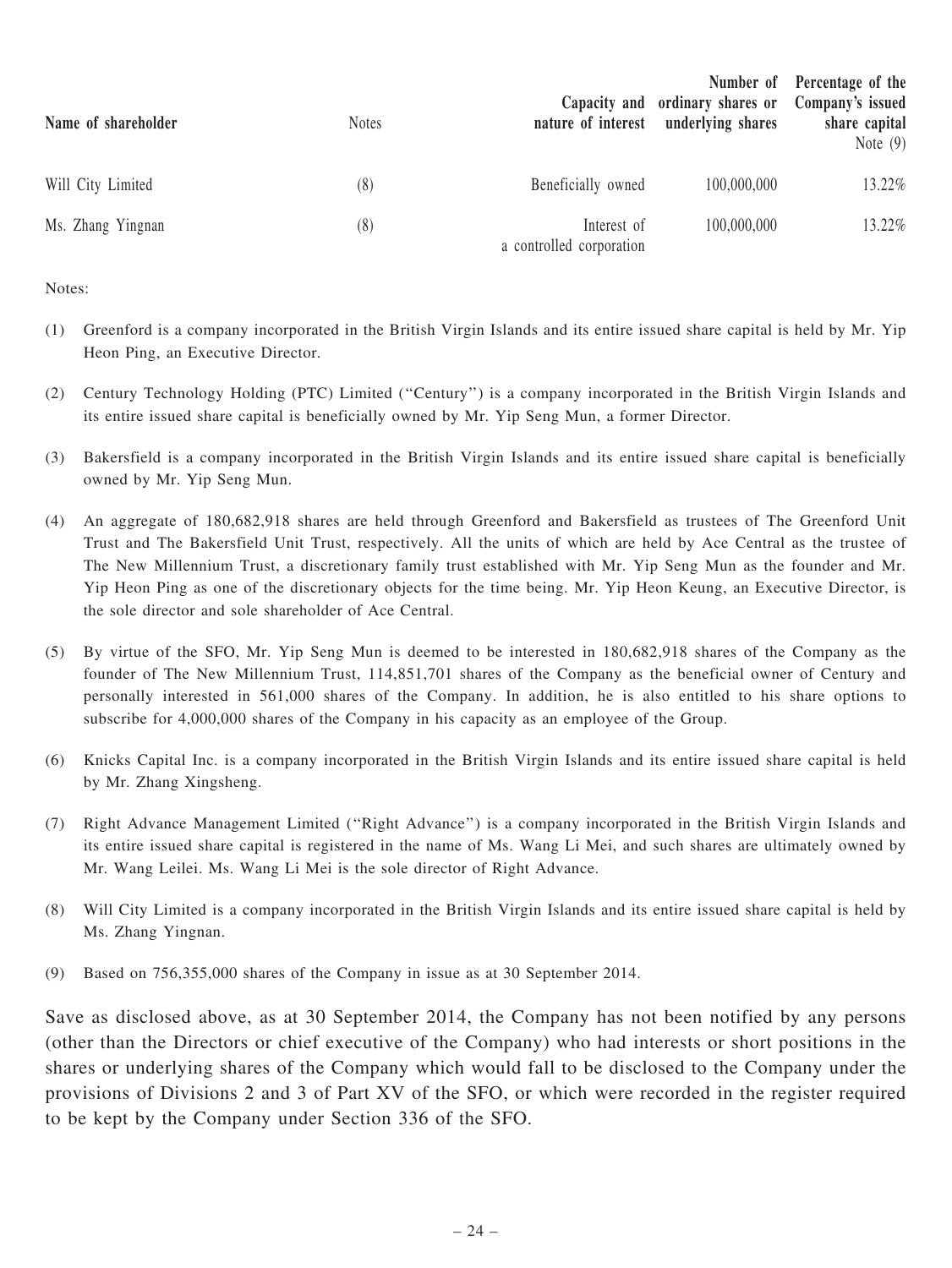### COMPETING INTERESTS

None of the Directors or the controlling shareholders of the Company or their respective associates (as defined under the GEM Listing Rules) have any interests in a business which competes or may compete with the business of the Group, or has any other conflict of interest with the Group during the period under review.

### PURCHASE, REDEMPTION OR SALE OF THE COMPANY'S LISTED SECURITIES

During the six months ended 30 September 2014, neither the Company nor any of its subsidiaries has purchased, redeemed or sold any of the Company's listed securities.

### DIRECTORS' SECURITIES TRANSACTIONS

The Company has adopted a code of conduct regarding securities transactions by Directors on terms no less exacting than the required standard of dealings as set out in Rules 5.48 to 5.67 of the GEM Listing Rules. In response to specific enquiry made by the Company, each of the Directors gave confirmation that he/she complied with the required standard of dealings and the code of conduct regarding securities transactions by the Directors throughout the six months ended 30 September 2014.

### CORPORATE GOVERNANCE CODE

The Company has complied with all the code provisions set out in the Corporate Governance Code (the ''CG Code'') as contained in Appendix 15 to the GEM Listing Rules throughout the period under review.

### AUDIT COMMITTEE

The Company established the Audit Committee on 7 March 2000 and has formulated and from time to time amended its written terms of reference in accordance with the provisions set out in the CG Code. The primary duties of the Audit Committee include review and supervision of the Group's financial reporting system and internal control procedures, review of the Group's financial information and review of the Group's relationship with its auditors.

As at the date of this announcement, the Audit Committee comprised three independent non-executive Directors, namely Mr. Tam Chun Wan (Chairman of the Audit Committee), Ms. Tse Yuet Ling, Justine and Ms. Lai May Lun.

The Audit Committee has reviewed this announcement and has provided advice and comments thereon.